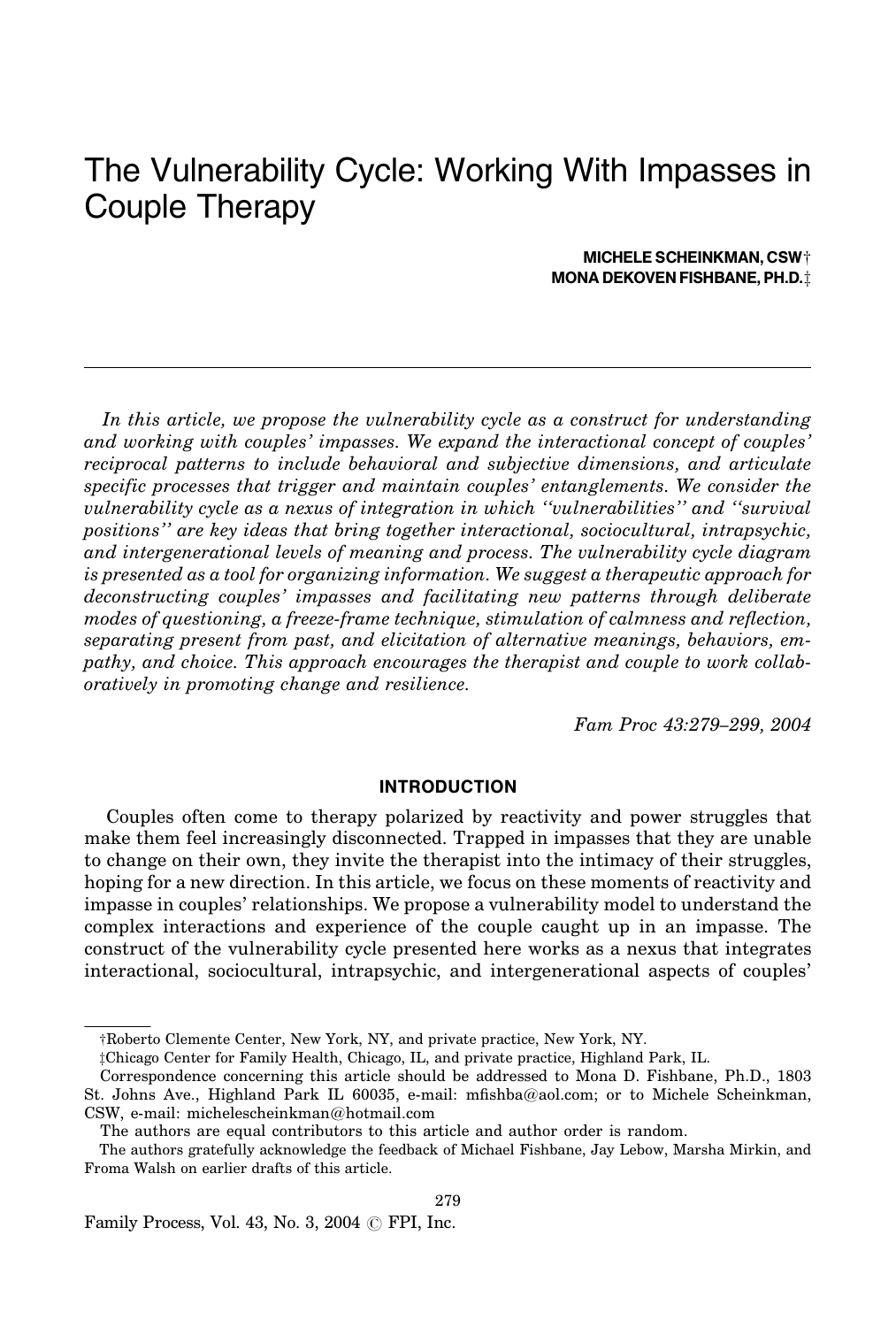relationships. We describe a therapeutic approach that helps to identify the couple's pattern and investigate and challenge emotional undercurrents that might be fueling and informing their dynamics. In working with couples' impasses in the here and now, the goal is to help the partners move from reactive to more dialogical positions (Fishbane, 1998), and from a view of themselves as victim and villain to positions of increased responsibility and personal agency. The process of change is facilitated by awareness, behavioral changes and negotiations, and the creation of alternative narratives based on greater empathy and connectedness. This model can be applied to a variety of couples—married and unmarried, heterosexual and gay—from diverse cultural backgrounds.

The literature of couple and family therapy has long recognized the importance of reciprocal patterns of interaction in the persistence of couples' problematic dynamics. While some authors have explored mostly the interactional aspects of the circular pattern (Watzlawick & Weakland, 1977), others, rooted in a psychodynamic tradition, have considered processes and mechanisms underlying the couple's interlocking dynamics (Catherall, 1992; Dicks, 1963; Feldman, 1982; Framo, 1976; Scharff & Scharff, 1991; Wachtel, 1993). Pinsof (1995) and Jacobson and Christensen (1996) have offered integrative approaches for dealing with couples' problematic patterns. In the 1980s, as feminist theorists placed gender and power at the center of our thinking about the structure of intimate relationships, issues of domination, subordination, and inequality became a major focus in understanding couples' dynamics (McGoldrick, Anderson, & Walsh, 1989; Walters, Carter, Papp, & Silverstein, 1988). More recently, narrative therapists have focused on how couples' reciprocal patterns affect and constrain their overall relationship (Zimmerman & Dickerson, 1993). In his longitudinal research, Gottman (1999) has looked at circular patterns in terms of the emotional ecology of marriage, finding that marriages are more likely to fail when cycles of negativity predominate over positive interactions. Authors using varied relational approaches (Bergman & Surrey, 1994; Fishbane, 1998, 2001; Johnson, 1996) have highlighted the experiential dimension of couples' reciprocal patterns in terms of connection and disconnection: ''In an impasse, both people feel increasingly less connected, more alone and isolated, and less able to act effectively in the relationship'' (Stiver, quoted in Bergman & Surrey, 1994, p. 5). Over time, ''an impasse begins to have a repetitive spiraling quality,'' and the partners ''become less and less able to keep from going down the same path. There is a feeling of being trapped or taken over by this habitual, stereotypical movement, less sense of freedom. . . . a feeling of being locked into a power struggle'' (Bergman & Surrey, p. 5).

In this article, we address couples' reciprocal patterns at multiple levels, in terms of behavioral/interactional sequences, the subjective experience of each partner, and the sociocultural contexts that shape these patterns. We focus on partners' feelings, beliefs, cultural and family-of-origin themes, mottos, legacies (Boszormenyi-Nagy & Krasner, 1986; Papp & Imber-Black, 1996), as well as gender and power factors that inform their individual positions in their reciprocal dance.

## CORE IMPASSES

In the course of a life together, couples often deal with normative or existential dilemmas in their relationship that spring from their differences or from situations in which their wishes and needs are not in sync. These quandaries may cause distress;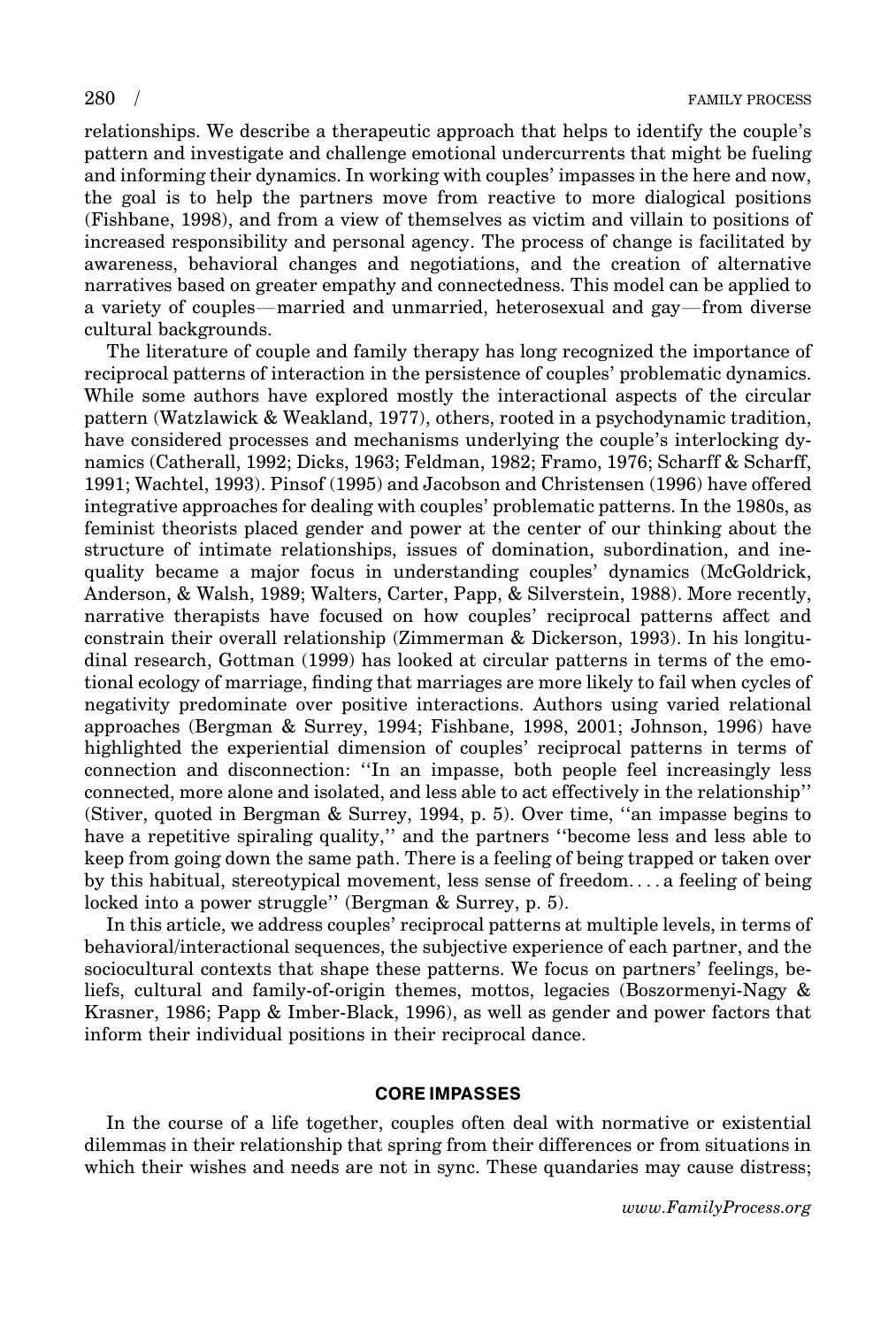they can even break up the relationship. In these situations, stressful as they may be, the partners often have a clear understanding of their issues and differences and are able to see each other's perspective, negotiate, and move on.

By contrast, many couples come to therapy feeling stuck, caught up in impasses that are characterized by intense reactivity and escalation, rigid positions of each partner, irrationality, and the repetitive recurrence of the same dynamics in the relationship. While caught up in one of these impasses, the partners are unable to empathize and see the other's perspective. They feel offended and violated by the other's behavior, and become increasingly defensive, disconnected, and entangled in power struggles and misunderstandings. These impasses involve vulnerability and confusion, and they tend to become more pervasive over time, taking up more and more space in the relationship.

We propose the term "core impasses" to refer to these moments of intense reactivity in couples' relationships. Even when the presenting problem is a straightforward situational or existential dilemma, a couple's differences sometimes derail into a core impasse in which their attempts to talk and negotiate with each other become part of the problem. In our view, a core impasse is experienced as such a difficult entanglement because it involves the activation of vulnerabilities and survival strategies, which complicates the couple's process. This activation may include emotional overlaps of meanings between their present situation and experiences in the past, or between their present situation and a current painful experience of one or both partners in another context. Core impasses may also spring from tensions related to power inequities and disconnections based on gender or cultural differences.

## THE VULNERABILITY CYCLE

Central to our understanding of ''core impasses'' is the construct of the vulnerability cycle that has evolved in our clinical work and teaching over the last 20 years. This construct is also described elsewhere (Scheinkman, in preparation), and related ideas about vulnerability in couple therapy have been presented independently by others (Christensen & Jacobson, 2000; Feldman, 1982; Johnson, 1996; Trepper & Barrett, 1989; Wile, 1981, 2002).

While traditional psychodynamic couple therapists have focused on individual deficits and psychopathology to understand the mechanisms underlying couples' problematic patterns, our focus is on the ways in which partners manage their vulnerabilities, and the fit and misfit between their interpersonal strategies. Our basic assumptions are consonant with a nonpathologizing family resilience orientation (Walsh, 1998), and with a family life cycle framework that considers both past and present stressors (Carter & McGoldrick, 1989).

## Vulnerabilities

We use the term ''vulnerability'' to refer to a sensitivity that individuals bring from their past histories or current contexts in their lives to the intimacy of their relationships. Like injuries that remain sensitive to the touch, when vulnerabilities are triggered by the dynamics of the couple's relationship, they produce intense reactivity and pain. Vulnerabilities may be the result of past traumatic events or chronic patterns in the individual's family of origin, prior relationships, or social context; they may stem from injuries within the history of the couple's relationship itself (Johnson,

Fam. Proc., Vol. 43, September, 2004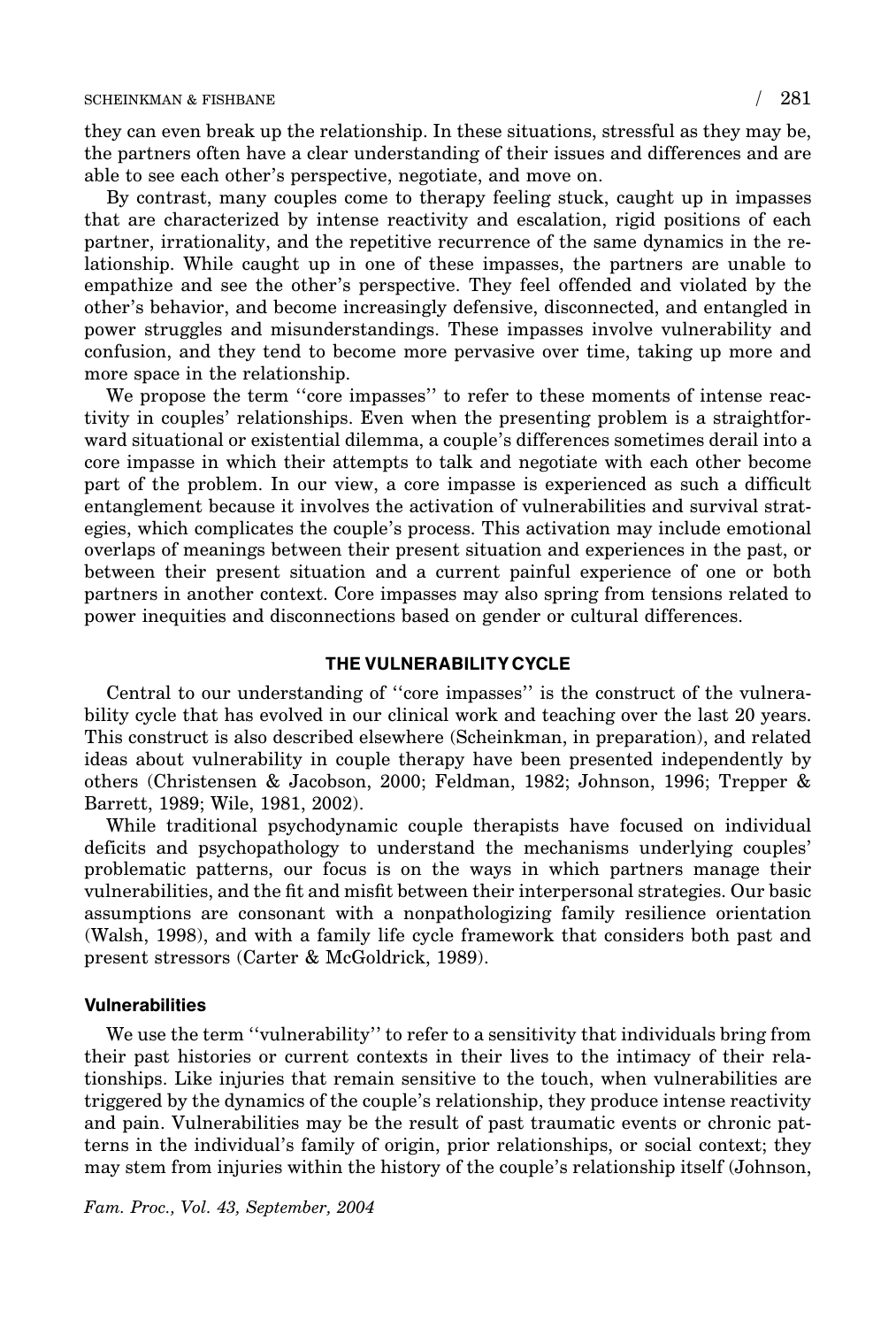1996); or they may be related to current major stresses or crises in the lives of one or both partners (Scheinkman, 1988; Walsh, 1998). Vulnerabilities may also derive from gender socialization, power inequities, or sociocultural traumas such as discrimination, poverty, marginalization, violence, social dislocation, or war-related experiences. Examples of vulnerabilities include experiences of loss, abandonment, abuse, betrayal, humiliation, injustice, rejection, or neglect, and feeling insecure, disempowered, unprotected, or inadequate.

When vulnerabilities are triggered within the couple's relationship, the individual tends to perceive risk and anticipate pain. He or she then reacts to the actual or perceived hurtful behavior of the other person in an automatic way, as if the present situation is in essence the same as a stressful situation experienced in the past, or in a context outside the relationship. In the moment when vulnerabilities are triggered by the relationship, there is a collapse of meanings between present and past, or an overlap of meanings from two different contexts. These overlaps can confuse the individual, stimulate pain, and trigger self-protective modes of reacting.

Although vulnerabilities set off by the relationship often involve resonance between the present situation and experiences in the past, as noted above they can also be related to concurrent stressful and traumatic situations outside the couple's relationship that overwhelm one partner's coping mechanisms or violate his or her belief system (B. Lessing, personal communication, 2003). One example is a husband who, after losing his job, becomes overly sensitive to his wife's requests, interpreting them as criticisms and putdowns. Another example is a lesbian woman who, after a heated fight with her parents, becomes reactive to any signs of rejection by her partner. Having felt marginalized for years, and currently vulnerable with the family tension, she feels wounded and angry when her partner is not in the mood for sex. Other examples include a pattern of sensitivity from the stress of a recent move, loss, immigration, or dealing with a debilitating illness. These situations may leave partners feeling depleted, fragile, and therefore more reactive to triggers from within the relationship.

Vulnerabilities can also emanate from ongoing organizational and power arrangements within the couple's relationship itself, in which one partner is in a subordinate position relative to gender, race, social class, cultural and educational background, or earning ability. Balance of power is a fundamental issue in couples' relationships (Goldner, 1989; Goodrich, 1991; Walsh, 1989; Walsh & Scheinkman, 1989; Walters et al., 1988); when there is a skew in the relationship, with one partner holding authority or dominance over the other, one or both partners may feel vulnerable. The partner in a one-down position—often the woman in a heterosexual relationship—may feel devalued or without a voice and not quite understand why. In abusive relationships, male partners may become violent when they feel vulnerable, regaining a position of dominance and control through threats or force (Goldner, Penn, Sheinberg, & Walker, 1990). Because power differentials between partners are often unarticulated, mystification adds to the couple's confusion and distress. In the therapy process, in addition to identifying the individual vulnerabilities of each partner, the therapist must address the couple's organization in terms of the balance of power implicit in their arrangement.

## Survival Positions

We use the term ''survival positions'' to refer to a set of beliefs and strategies that individuals adopt to protect and manage their vulnerabilities. These positions are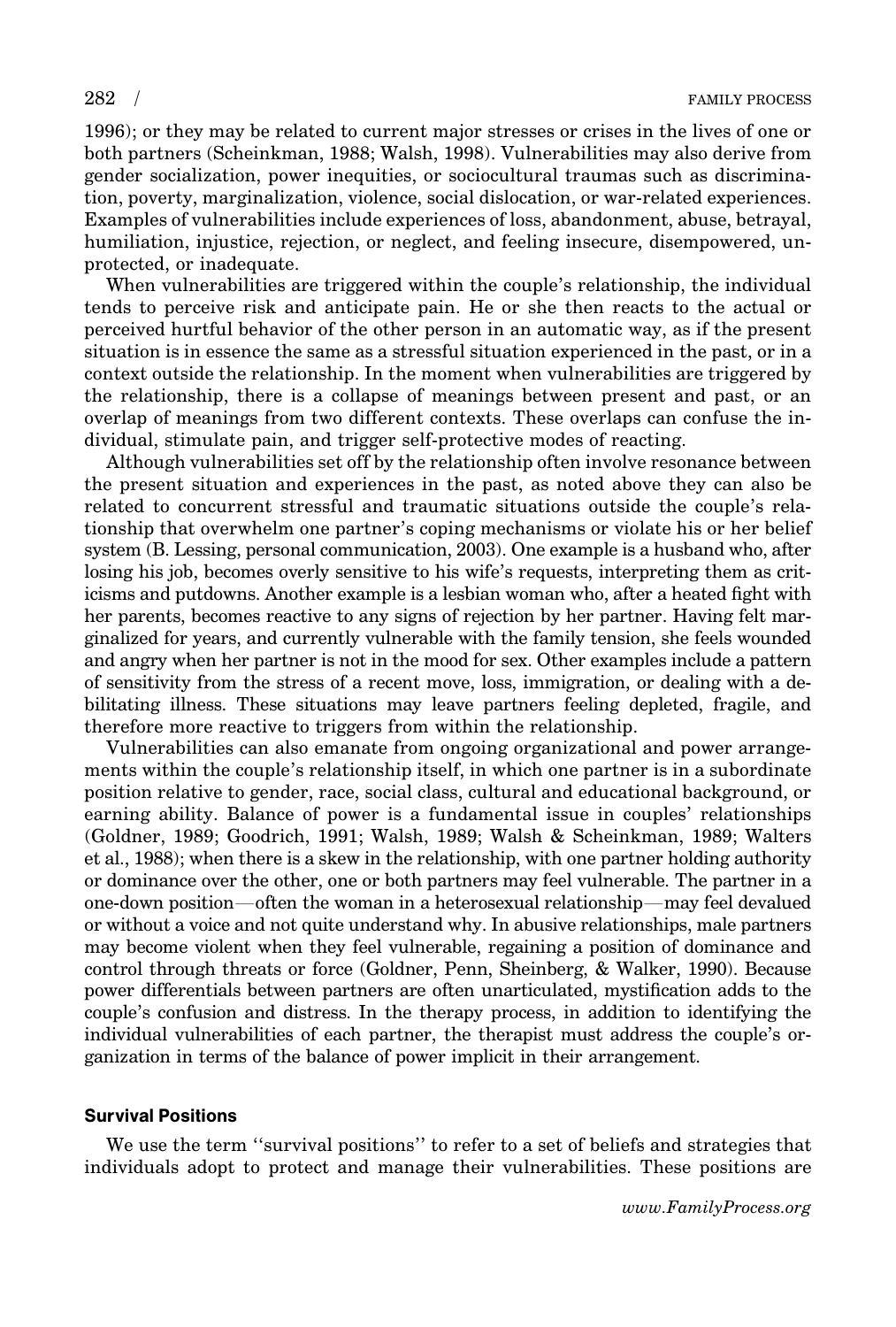usually the best way a person found in the past to protect self or others in the family of origin, and to maintain a sense of integrity and control in emotionally difficult situations. Survival positions are often adopted before they can be put into words, and certainly before they can be evaluated critically. Survival positions include beliefs and premises that become ''mottos'' to live by (Papp, 1983; Papp & Imber-Black, 1996; Zimmerman & Dickerson, 1993). Some examples of survival beliefs are: ''It's dangerous to be angry''; ''You can only depend on yourself''; ''Always please people''; ''Don't trust women''; ''Be weak and one-down''; ''Always be strong and don't show your vulnerability''; and ''If you get too close you will get hurt.'' These beliefs are influenced by gender training, cultural norms, and family history. Survival strategies based on these premises are the actions that persons take to protect themselves. Other authors have described similar ideas in terms of ''strategies of survival'' (Miller & Stiver, 1995), ''habits'' (Zimmerman & Dickerson, 1993), and ''coping mechanisms'' (Christensen & Jacobson, 2000).

In a given family, different siblings adopt different survival positions. Thus, in a family with intense parental conflict, the eldest daughter might become the family therapist, gaining love and approval by being a caretaker; the middle daughter adopts the position of the angry rebel, trusting no one with her vulnerability; and the youngest son tunes out family tension by focusing on his own needs and achieving in school. Survival positions, so helpful and necessary in childhood, become part of the repertoire or dowry that individuals bring into their adult relationships. Survival positions can evolve and become flexible and adaptive, helping the individual deal with stress or adversity. Or they can become frozen in the form adopted in childhood, stultified and inflexible, so that when they are applied to the couple's present situation, they become a hindrance and a major element in perpetuating the couple's current relational impasse.

We do not limit our thinking about survival positions or strategies to survivors of trauma. Rather, we assume normatively that in the course of life, all individuals experience vulnerabilities and develop core survival beliefs about how best to manage these vulnerabilities and navigate in the world. Survival positions, when they evolve and grow, can become adaptive and provide sources of energy, creativity, and individuality. Examples of adaptive survival positions include responsibility, humor, organization, leadership, flexibility, nurturance, and sensitivity. Any of these, in extreme or rigid form, can become problematic and lead to relational impasses.

## Mutual Activation Processes

When vulnerabilities are stimulated in the context of an intimate relationship, partners feel as if they have been stung. The survival strategies held in reserve are automatically activated, and partners begin to act from them. In the moment of threat, the individual experiences survival strategies as having protective value. Like a shield, survival strategies are put in place to give a sense of safety and control.

However, although survival strategies may be self-protective, they are often counterproductive interpersonal solutions. They tend to stimulate in the other person the very behaviors that the individual is trying to avoid, unwittingly promoting selffulfilling prophecies. When acting from survival strategies, persons often behave in self-referential and defensive ways and can become blind to the views, needs, vulnerabilities, and strengths of the other person. This insensitivity to the other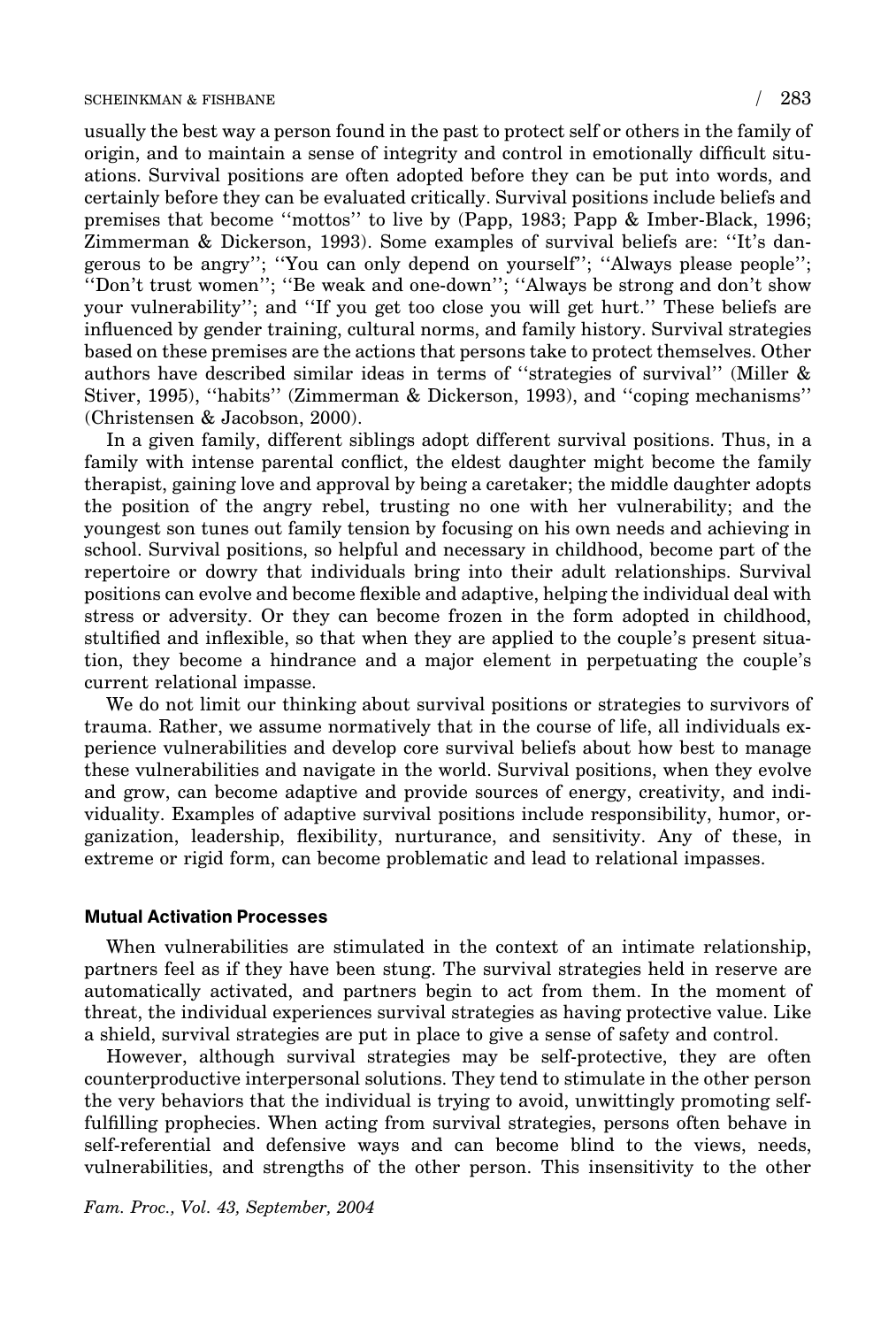person triggers the partner's vulnerabilities; in a parallel way, the partner's vulnerabilities call forth his or her automatic self-protective responses. The vulnerability cycle is then initiated, each partner's survival strategies triggering the other's. In a core impasse, both partners are guarding their vulnerabilities, and acting and reacting from their survival positions. This is, what makes the impasse so heated, confusing, and intense.

## The Vulnerability Cycle Diagram: The Case of Mark and Sara

The vulnerability cycle diagram is a tool for tracking the couple's interactional pattern, including their vulnerabilities, survival positions, and mutual activation processes. The diagram integrates interactional, intrapsychic, intergenerational, and sociocultural elements of the impasse. Similar to the genogram, we may use it to organize information and plan interventions, and as a tool that can be shared with the couple to better understand their dynamics.

The case of Mark and Sara illustrates the vulnerability cycle. Mark, a 40-year-old contractor, and Sara, a 32-year-old graduate student, were together for one year before coming to therapy. They had planned to get married but were concerned because their relationship was rapidly deteriorating due to Mark's intense jealousy and their escalating fights.

They traced the beginnings of their problem to 4 months before, when Sara started graduate school and moved close to campus; they saw each other only once a week. Mark began to feel rejected and neglected by Sara, and their fighting became increasingly intense, with Mark becoming verbally abusive and Sara depressed. Mark complained that Sara would forget to call him as she had promised; he saw her actions as rejection and evidence that she might be betraying him. He worried that Sara would outstrip him and become attracted to someone more educated than he was. Sara saw the problem as Mark's lack of understanding about the pressures she was experiencing in graduate school. She felt intimidated and unable to defend herself against his aggressive accusations.

In the therapy, it became clear that when Sara was consumed by schoolwork, she did become unavailable and forgetful. This triggered great anxiety about abandonment and betrayal in Mark, and while he waited for her calls, he became increasingly angry. When they finally talked, he was furious and accused her of being with other men. Baffled by his accusations, Sara became increasingly more withdrawn and depressed. Her withdrawal intensified his anxiety, leading him to pursue her ever more fiercely. Unwittingly, they co-created a pursuer-distancer dance that would continue for several days until there was an outburst; Mark would be angry and Sara would sob. After these ''big purges,'' Mark would apologize and they would reconcile, until another seeming act of neglect on Sara's part would initiate their cycle again.

After the therapist tracked the couple's interactional dance, she connected with each partner's vulnerabilities and challenged their survival strategies. In particular, the therapist set limits on Mark's intimidating behavior, suggesting alternative ways for him to express his needs for connection. She encouraged Sara to be more outspoken about her need for boundaries in order to do her studying, and to explicitly reassure Mark that she was faithful to him. The therapist and couple also explored the impasse by considering its sociocultural underpinnings in terms of men intimidating women and women being overly accommodating. Mark did not want to be an abusive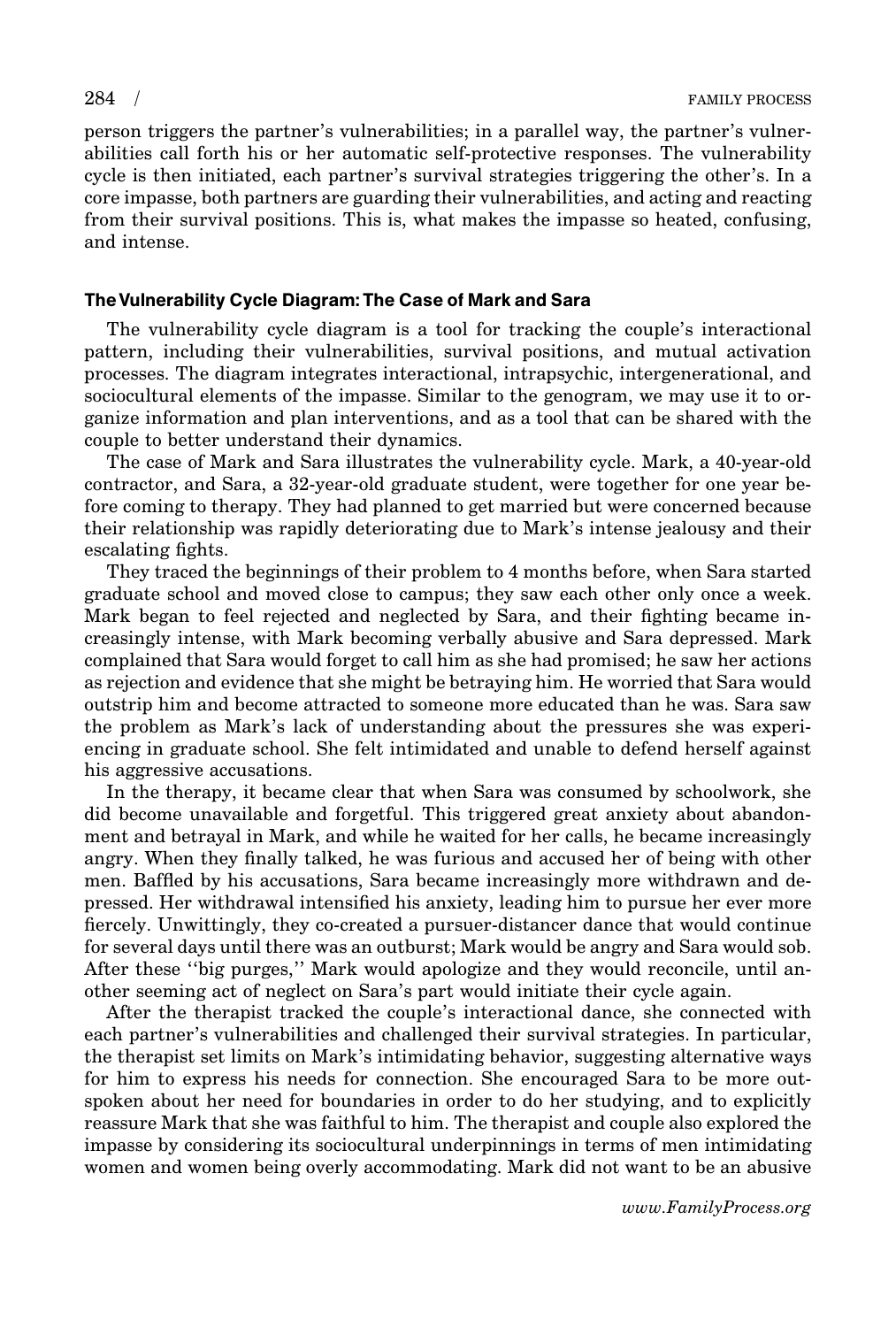partner, but had known no other way to express his fears. He connected his strategy of aggressiveness to his socialization in sports and as a male. Sara was afraid that being assertive meant being aggressive and unfeminine.

As the couple felt understood and accepted by the therapist, they were able to reveal more about their vulnerabilities. Mark felt that his irrational feelings of abandonment and betrayal were related to his complicated personal history. Having been put up for adoption at age 3, he was in foster care and reported painful memories of waiting for his mother to return. Adopted when he was 5, he learned to get his mother's attention by being demanding and pursuing her whenever she was depressed or not ''emotionally there.'' He connected with his father mainly through activities and sports. When he was 17, his adoptive mother died suddenly of an illness, leaving him feeling abandoned once again. As a young adult, Mark decided to look for his biological mother. Mark learned that, when he was a toddler, his mother met a man who insisted that in order for them to get married, she had to give up her child.

Sara talked about how her vulnerabilities were related to her family dynamics. As an only child, she grew up spending a lot of time by herself. Her parents, although caring, were reclusive and unexpressive. She grew up feeling emotionally neglected and lonely. As the mottos in the family were self-sufficiency and selfcontainment, Sara's survival strategy included being very independent. However, her gender training also shaped her survival strategy; she learned to be overly accommodating and not to state her needs directly. In the relationship with Mark, rather than negotiating up front with him when she needed space, she would ''forget'' to call him.

The vulnerability cycle. When Sara started graduate school, her unavailability triggered Mark's vulnerability about abandonment and betrayal. His vulnerability in turn activated his survival strategies of suspiciousness and anger. As he insistently pursued Sara, she felt overwhelmed, which in turn activated her survival strategy of withdrawal and self-sufficiency. The vulnerability cycle was initiated. Sara and Mark were trapped in a core impasse in which he became more and more demanding and aggressive, and she felt more and more intimidated and helpless (Figure 1).

## DECONSTRUCTING THE IMPASSE: FROM REACTIVITY TO REFLECTIVITY

Core impasses can serve as a gateway to the exploration and deconstruction of key dynamics in the couple's relationship. The very nature of the impasse—its thick texture of misunderstandings and entanglements, often based in the past history of the couple and of their prior relational experiences—yields rich potential for greater awareness and change. In identifying the impasse and coming to understand the various strands embedded in it, the couple and therapist have an opportunity to learn more about each partner and to transform the couple's core dilemmas.

In working with a couple in a core impasse, the overall goal is to help them move from highly reactive positions to more reflective ones, from automatic actions and reactions to greater differentiation, awareness, and flexibility. We use the term ''reflectivity'' to refer to an individual's ability to pause and be thoughtful and planful before acting or communicating. In facilitating reflectivity, the therapist helps each partner to feel more empowered and empathic, and to have more options and choices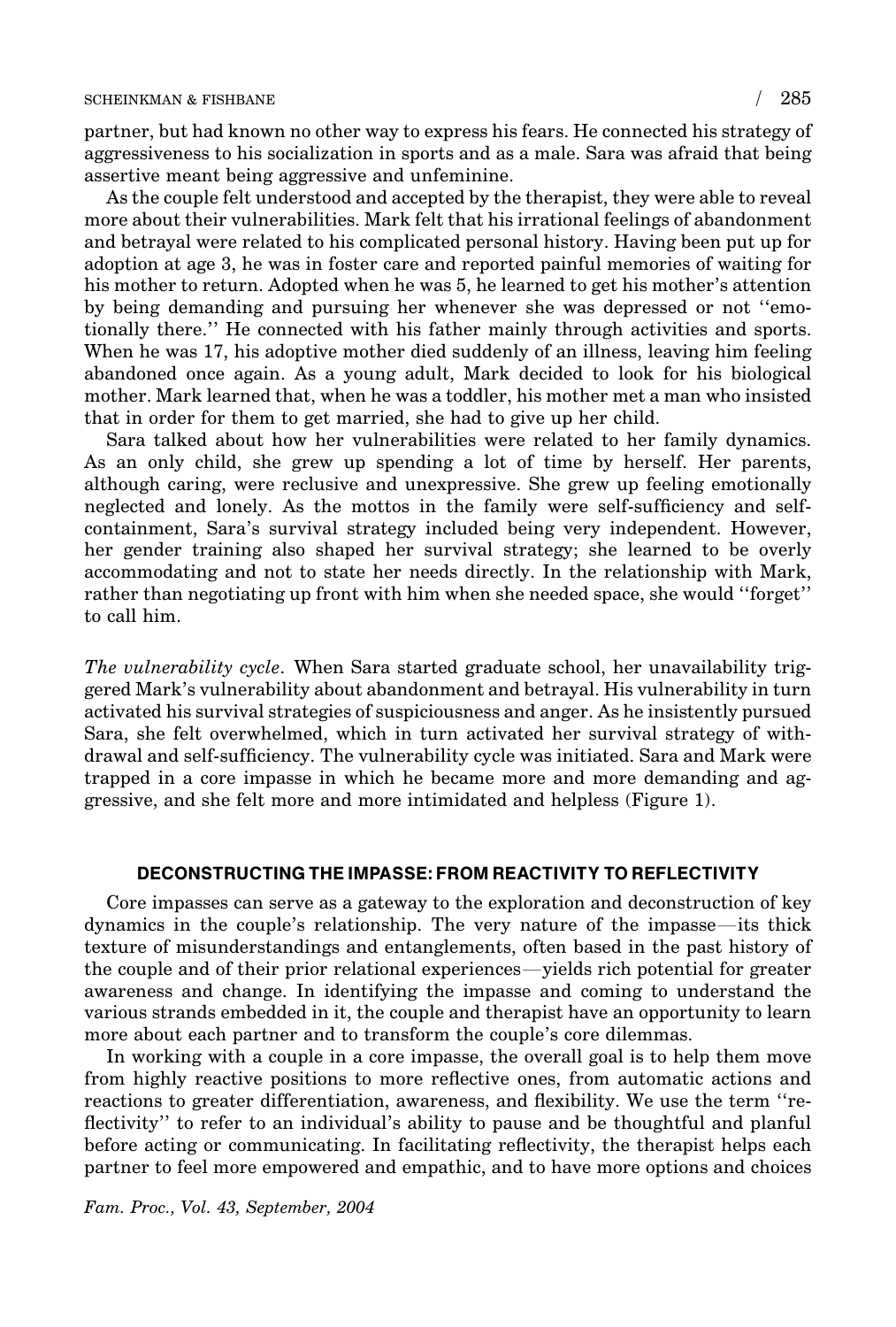

FIGURE 1

in these critical moments of their interpersonal process. This work builds on Bowen's differentiation of self (Bowen, 1978; Lerner, 1989).

Our thinking about deconstruction has been influenced by the work of White (1993), Freedman and Combs (1996), and Zimmerman and Dickerson (1993). We use the term ''deconstruction'' to describe a process in which the therapist in dialogue with the couple identifies the impasse, exploring ''strands of meaning'' (Goldner et al., 1990) based in the couple's history, and in sociocultural, intrapsychic, and intergenerational levels of experience. In a respectful way, and using a multilevel lens, the therapist questions and challenges these meanings, facilitating a new narrative and more resilient patterns.

## Facing the Impasse as a CollaborativeTeam

We visualize the therapist and couple becoming a collaborative team, confronting the impasse together. We present here interventions that we have found useful to facilitate this process.

Building the team. In our initial work with the couple, we take active steps to intervene in a straightforward way by teaching about circularity, offering alternative problem-solving strategies and communication skills. With some couples, teaching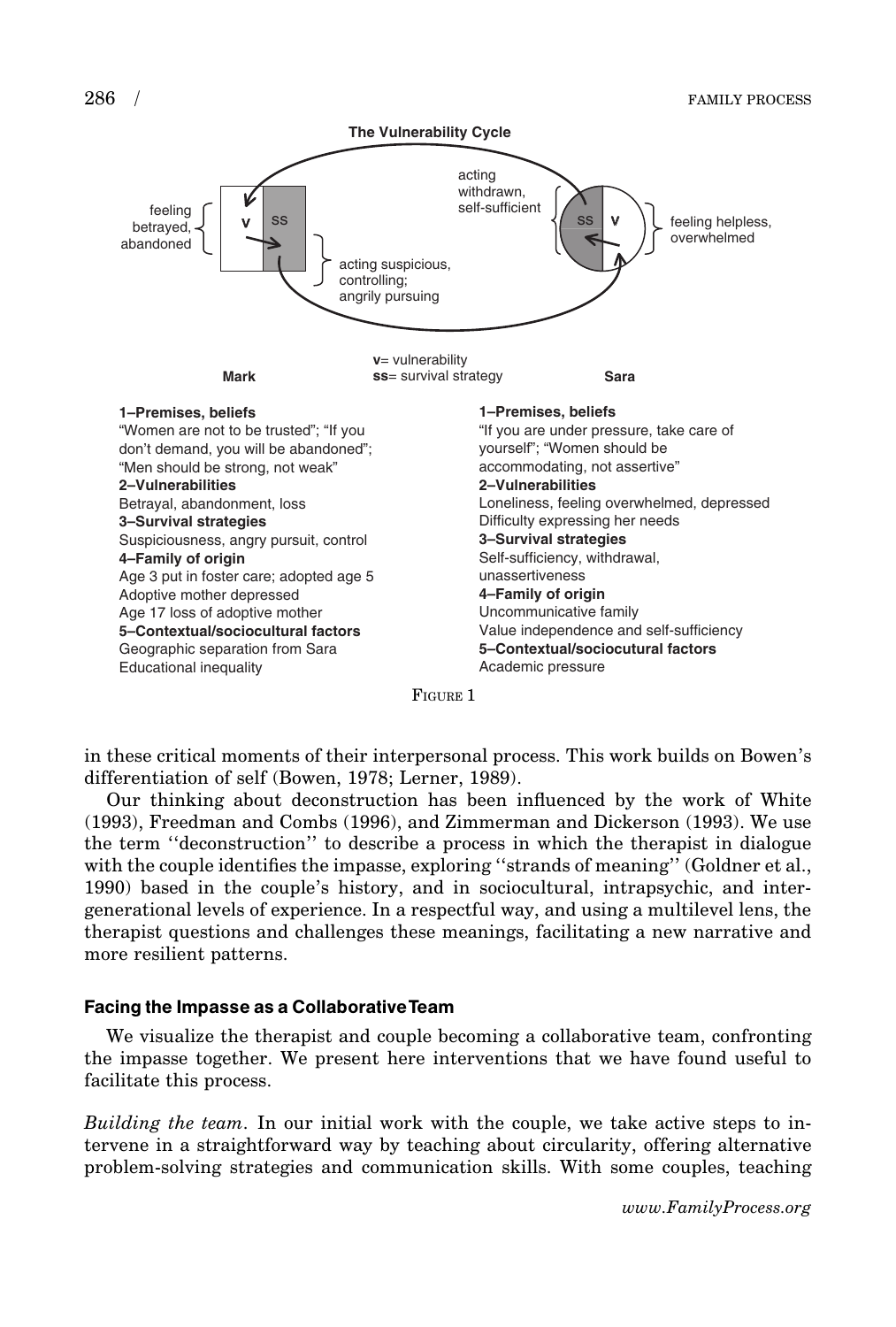these skills suffices to transform the impasse; often, it does not. In either case, it is not the therapist who resolves the impasse for the couple. Rather, the therapist invites the couple to stand outside the impasse and explore it with curiosity and reflection.

Some therapists feel paralyzed by the intensity of the conflict during a couple's impasse. One of the reasons for this paralysis is the assumption that it is the therapist's job to resolve the impasse. This assumption promotes frustration and burnout in the therapist, and it may, in fact, be an impossible task. The impasse and its underpinnings are often complex, based in the partners' vulnerabilities and survival positions, so attempts to change it frontally may fail.

Couples often come to therapy with a competitive model, looking for validation from the therapist about who is right and who is wrong. They look to the therapist to take the position of judge. This puts the therapist in an impossible bind, doomed to fail. We find it helpful for the therapist to explicitly or implicitly sidestep the judge role, and to relate to the couple from a position of ''multidirected partiality'' (Boszormenyi-Nagy & Krasner, 1986). In this mode, the therapist validates each partner's concerns and needs and looks at their dilemmas as burdensome to both. The therapist helps the couple diminish anxiety by legitimizing individual feelings and by assuring both partners that their needs will be taken into account.

Creating safety. Couples in impasse are often highly anxious and reactive; in that state, they are unable to problem-solve and to reflect about their participation and feelings. One's ability to take in new information and think creatively is much greater in a calm state than when flooded with anxiety or anger (Gottman, 1999). One of the ways to calm the system down is for the therapist to convey a sense of hope that the impasse can be understood, and that the couple will be able to get to a different place and level of competence about their relationship. Initially, it may be only the therapist who has hope; the therapist often has to lend this hope to the couple.

The therapist also helps to create safety by mediating the couple's interactions and by interrupting blame and devaluation if they occur during a session. When the couple's reactivity is particularly intense, the therapist positions herself as a go-between, inviting communication to go through her. The therapist asks one partner for his views and feelings while in the impasse, and before allowing the other person to react, she responds empathically, articulating the vulnerability involved in his position. She then does the same with the other partner. The therapist's mediation helps calm the couple's reactivity. On occasion, the therapist may even reposition the chairs to block eye contact between highly reactive partners. Although we prefer partners to witness each other's work, which tends to increase empathy for the other, at times we use individual sessions to help partners cool down and identify needs and vulnerabilities behind their defensiveness. If there is any danger of violence between the partners, we take additional steps to protect their safety (Goldner et al., 1990).

Translating anger into needs. In reflecting back the partners' positions, the therapist uses suggestive reframing in which anger and frustrations are translated into needs and wishes. This translation helps the couple contain their escalation and create a more constructive narrative in which needs can be understood and negotiated. For example, when Mark angrily accused Sara of neglecting him when she was busy with her finals, the therapist listened to him with empathy, suggesting that he seemed to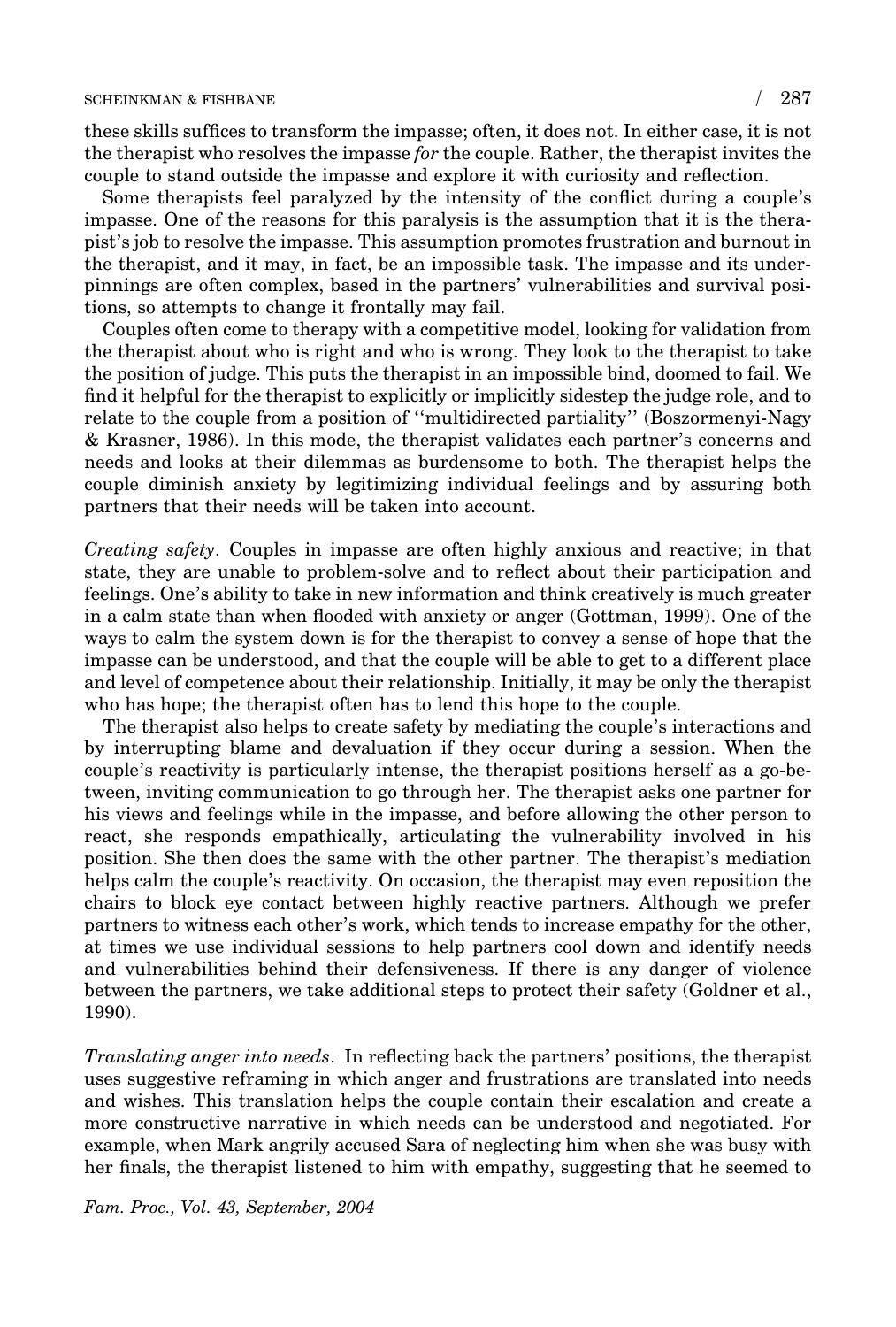feel disconnected and needed more reassurance from Sara. At the same time, the therapist noted that Mark's anger intimidated Sara and pushed her away. Mark was helped to speak his needs more directly and respectfully, and to take into account the impact of his words on Sara. The therapist then turned to Sara and suggested that her withdrawal was the best way she knew to protect herself in the face of Mark's anger. In the therapy, Sara learned to speak up for herself in a more direct way and to set limits with Mark when she felt he was being overbearing. The reframing helped each partner see the other as a subject, as vulnerable rather than as the enemy; learning more direct communication of needs allowed each to feel more empowered.

## Capturing the Impasse

Tracking the interactional ''dance''. After obtaining a brief history of the problem and genogram, we encourage the couple to report on a specific instance of their struggle. In this initial phase, our effort is to go from a specific instance to a more general understanding about the couple's overall pattern. The therapist asks each partner to describe in detail a problematic moment, focusing on each person's perception of what triggered it, who said what to whom, and how each reacted to the other in a sequential way. In this process, the partners come to identify how their actions and reactions may be reinforcing one another, and how together they participate in a dance that, once it starts, takes on a life of its own. This co-construction of the couple's circular pattern implicitly challenges their linear narratives of victim and villain, and invites them to see themselves as having power to change their own participation and to eventually become co-authors of a new pattern.

Contextualizing the dance. As we articulate with the couple their circular impasse, we also focus on how the emergence of their impasse may be related to stresses or changes in their sociocultural context. We ask the couple why they are coming to therapy now. We explore how factors in their social environment may be impacting their assumptions about self and other, their quid pro quo and the power balance in the relationship. Interventions on this level include articulating how contextual factors are affecting the couple's dynamics, and facilitating negotiations of a new quid pro quo and a new organization for the relationship. For example, when Joana and Marco emigrated from Colombia, they no longer had the assistance of their families in raising their children. As Marco immediately became busy in his job, Joana found herself increasingly isolated, depressed, and overwhelmed by childcare and household responsibilities. It was only after the couple identified the losses and challenges brought on by immigration that they were able to recognize that Joana needed time away from home to learn English and to develop skills that eventually would make her employable. They both needed to cultivate friends to feel happier. The therapy included finding community resources to help Joana with her individual goals, and helping Marco to find ways to become more involved with the children.

In the case of Mark and Sara, the therapist helped them identify how the emergence of their impasse was related to Sara's entrance into graduate school. As the couple explored their stress from living far apart, they also discussed how, in her new role, Sara was no longer as available and accommodating as she had been before. The change in social environment shifted the couple's organization and established gendered power balance, requiring them to update their assumptions about self,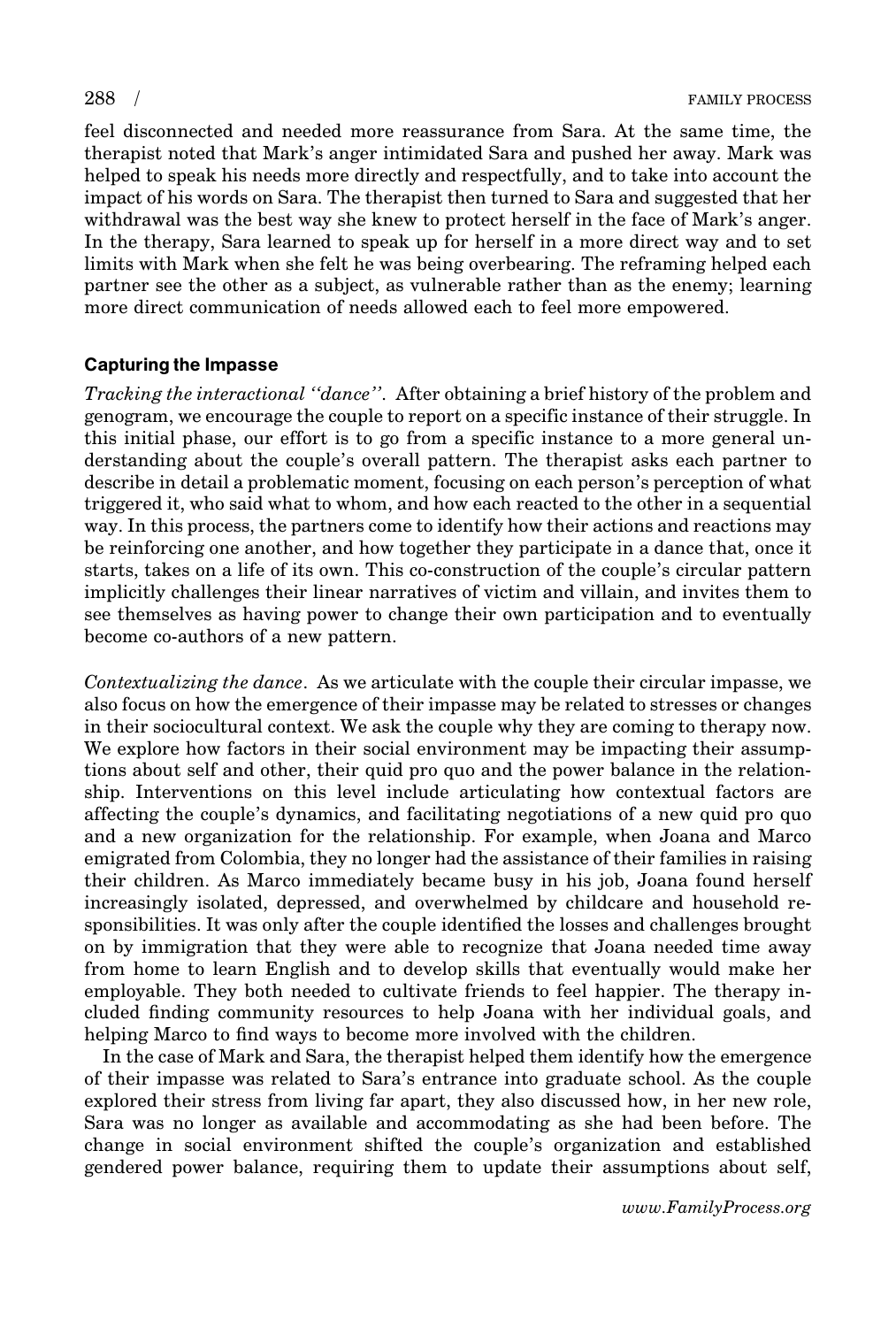## SCHEINKMAN & FISHBANE *289*

other, and their relationship. As the couple achieved a clearer understanding about themselves in the new situation, Mark agreed to be the one doing all of the commuting and most of the household chores in Sara's apartment, in exchange for spending more evenings and weekend time together. Renegotiation of their quid pro quo allowed Mark and Sara to feel closer and less reactive, and more ready to reflect on other factors that were also fueling their core impasse.

Freeze-frame technique. Once we have identified that the couple is caught up in an impasse, and have identified contextual forces impacting their relationship, we work to slow down their interactional process so we can better understand it. Using the language of film, we may ask the couple if we can "freeze frame" one of their reactive moments. As if catching a frame from a movie, we invite them to pause and look at their interaction with some distance. Or, we might suggest that we look at their reactive sequence in slow motion (Goldner et al., 1990). In suggesting freeze frame or slow motion, we encourage the couple to step outside their process and eventually have some control over it. We convey a sense of nonjudgmental interest and curiosity in the couple's process, a position we encourage them to adopt as well.

For example, a couple was reporting an impasse they had at home. The wife felt that the husband had been critical and nonsupportive of her parenting efforts. The therapist encouraged her to describe the context of the fight and the sequences. As the wife told her version, rich with emotional nuance and detail, she said, somewhat embarrassed, ''I know I am making a short story long.'' The therapist responded enthusiastically, ''That's just what we need!'' We need to take the quick action/reaction escalation sequence and slow it down, look at it with its various nuances and meanings. ''To make a short story long'' could be a motto for this step in the deconstruction process.

Externalizing the impasse. "Externalizing the impasse" is an adaptation of Michael White's (1989) work with externalizing the problem (see also Mirkin & Geib, 1995; Zimmerman & Dickerson, 1993). The problem here, the couple's impasse, is reframed as external to the couple and therefore potentially controllable. In this process, the couple comes ''to view the cycle as the enemy rather than each other'' (Johnson, Makinen, & Millikin, 2001, p. 148). In externalizing, we also help the couple understand the effects of their pattern on their relationship. For example, Mark and Sara, looking at their own pattern as external, came to see how their pursuer-distancer dance was eroding their commitment, slowly permeating every aspect of their relationship.

Developing curiosity. Partners often assume the other's motivations to be negative in the context of the impasse. This mind-reading or stereotyped ''knowing'' objectifies the other, leading to stagnation and blame. By contrast, a position of curiosity and ''not knowing'' (Anderson & Goolishian, 1992) allows spontaneity and a ''readiness to be surprised'' (Fishbane, 1998). We challenge the couple to become expert observers of their sequences of actions and reactions, and to reflect about their positions in the dance. We encourage them to ''ask'' rather than ''know,'' and suggest that they introduce more complexity into their understanding of the other's motivations.

When couples are attached to their own assumptions, they often fight over whose reality will prevail, becoming embroiled in struggles over ''the facts,'' and who said what to whom. We encourage them to embrace the idea of multiple perspectives rather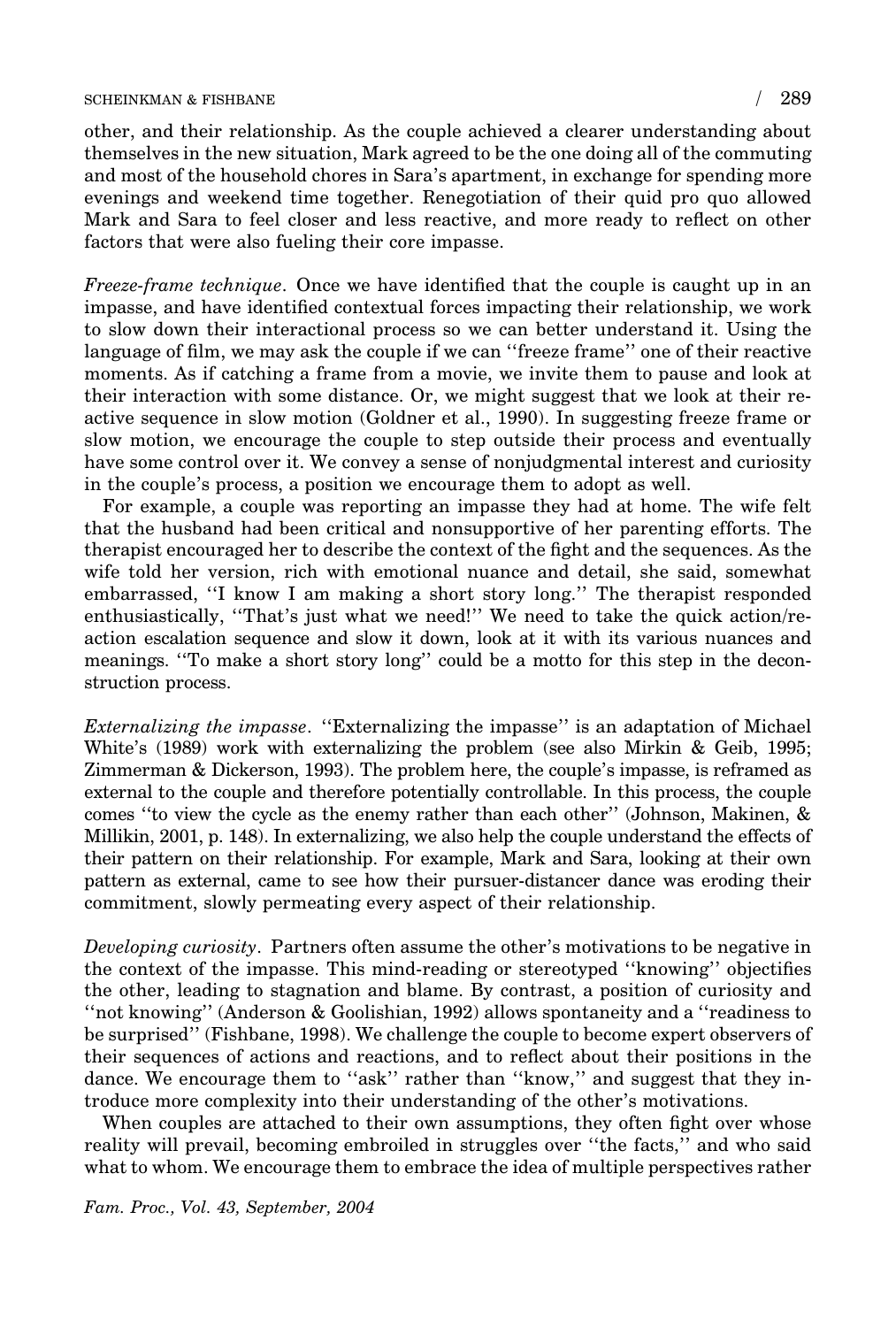than to compete over reality (Anderson, 1997). This shift tends to facilitate greater empathy for the other's experience.

Disinviting blame. Couples in impasse are often caught up in a mutual cycle of blame. The survival strategy of blame begets more blame; criticism and attack beget defensiveness and counterattack. For example, the therapist suggested to one couple that the subtext of their conversations was ''Whose fault is it?'' In this case, each partner felt a deep sense of shame; both felt that they were really to blame for the marital problems. This shame/self-blame was so painful for both that each had to blame the other. Anger and blame of the other served as an antidote to blaming the self.

When partners are able to identify blame sequences but have difficulty letting them go, the therapist might suggest, ''Perhaps you can leave the blame in my office; it will be here waiting for you if you need it.'' This somewhat fanciful suggestion allows for a space to be created between the couple and their blame; it allows them to ''disinvite'' blame from their relationship. Disinviting blame empowers the couple; they have a choice whether to allow blame to dominate their relationship. It is a helpful antidote to the sense of helplessness that so often characterizes couples in impasse. The use of humor and playfulness in ''leaving blame in the therapist's office'' serves to further separate the couple from the problem and from the grip of seriousness with which they may be approaching their relationship.

Identifying virtuous cycles. Just as we encourage couples to identify vicious cycles, we also help them ''catch'' moments when they feel understood and connected. These moments are usually parts of ''virtuous cycles'' in which the self-responsibility, generosity, or collaboration of one promotes similar qualities in the other.

Catching these positive developments in the relationship is what Michael White (1993) terms ''unique outcomes'' or ''sparkling events.'' These are moments when the partners are not being bullied by their survival strategies, when they reach out to each other and feel connected. We highlight these moments and encourage the couple to celebrate them with each other. The therapist facilitates this by allowing herself to be moved and affected. She might say, ''Wow! I love the way you guys just negotiated this decision. . .'' Wachtel's (2001) language of ''becoming'' is helpful here. For example, as one husband struggled to express his concern for his wife's health from a caring position rather than his usual criticism, the therapist responded enthusiastically, ''I'm impressed by how you're becoming able to express concern for your wife in a loving manner.'' The husband was pleased as he considered this new development of his relational competence.

## Challenging the Impasse

Identifying survival strategies and vulnerabilities. At the heart of the deconstruction process is the naming of each partner's survival positions—the premises and strategies from which they act when caught up in an impasse—as well as the corresponding subtext of vulnerabilities and needs that activate these actions.

We work to articulate the premises underlying each partner's actions. These premises and beliefs are not necessarily buried deep in the unconscious, but they are often lurking just below the surface, ''pre-articulated'' (S. Kennedy, personal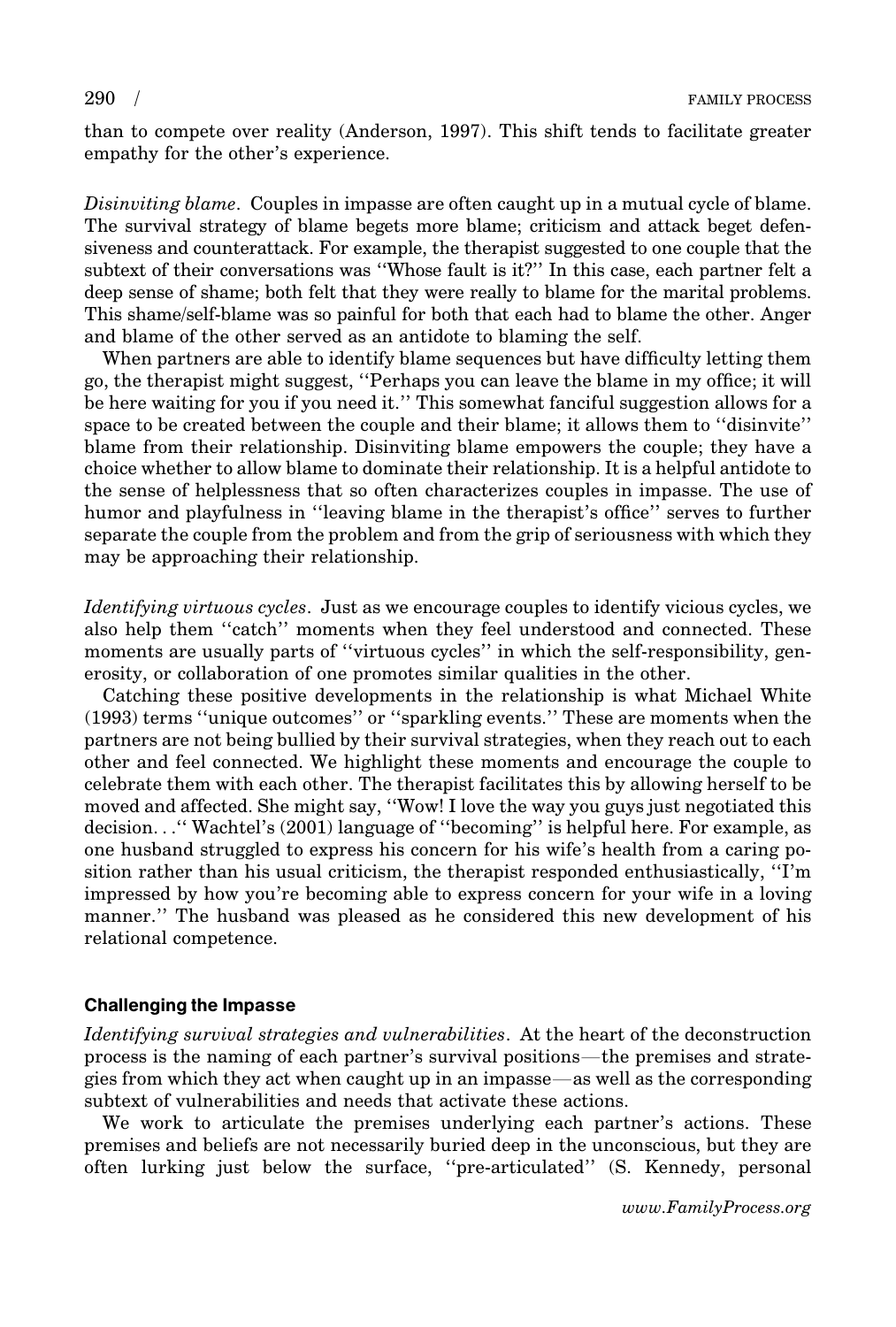communication, 1992). They may come as a surprise even to the holder of the belief. When these premises are named, they usually complete the picture and bring a sense of understanding and relief. For example, Mark's belief that women would betray him informed his jealous pursuit of Sara; Sara's assumption that her painful feelings should not be shared led her to withdraw when upset. Mark and Sara came to understand that the other's behavior was not intended to hurt, but emanated from each person's past experiences. Because they could see each other's actions in the context of their history, not just as an artifact of their mutual battle, they felt more connected.

As we have described, when caught up in an impasse, partners don't see the hurt, but only the self-protective shield of the other. The therapist helps them to see the experience ''behind the scenes'' of the survival position, to see the other's vulnerability. This is similar to Johnson's (1996) approach to helping couples move from secondary defensive emotions to primary emotions of hurt or desire for closeness. For some people, the vulnerability can be accessed relatively easily with empathic questioning. Individuals whose vulnerabilities are extremely painful or threatening often benefit from concomitant individual sessions.

Diagramming the vulnerability cycle: Highlighting reciprocity. The therapist helps the couple see how each one's survival position stimulates the other's vulnerability and survival position, and how, in a reciprocal way, the couple becomes drawn into a pattern of reactivity.

For example, Sheila and Dave had a highly conflictual marriage for 10 years. Sheila was chronically resentful that Dave didn't help enough with the housework. Dave felt that he could never please her, and ducked to avoid her displeasure. In their core impasse, Sheila became angry and critical, and Dave became defensive and withdrew into stony silence. In the therapy, we named each partner's survival position and traced its origins. Sheila grew up feeling unprotected in her physically abusive family. She survived both by being extremely responsible and by angrily counterattacking. She literally held onto her sense of reality by staying angry and showing no vulnerability to her abusive father. Dave, for his part, grew up in a cold, critical family in which he felt unseen and inadequate. His mother died when he was 6 years old, and his father, who was critical and emotionally distant, became even more self-absorbed and harsh. Dave went through his childhood feeling frightened and unlovable. He protected himself by fending off his father and withdrawing into his own world. In the honeymoon phase of their relationship, both Dave and Sheila felt understood, loved, and safe. As the magic faded, each became more self-focused in the relationship, and they began to disappoint each other. In the face of feeling hurt, both resorted to their old survival positions (Figure 2).

An important step in the therapy process is to name the survival position at the moment it is being activated. The therapist helps the partners identify when they begin to feel threatened and are entering into survival mode, and encourages them to become thoughtful about the vulnerabilities and needs that trigger their defensiveness. Dave and Sheila each learned to see when their protective shields went up. In this process, they were encouraged to *talk about* their survival positions of angry attack and defensiveness rather than to act from them automatically, and to remember the vulnerabilities that lay hidden for each.

We use the vulnerability cycle diagram in two ways. From the beginning, the diagram, along with the genogram, helps the therapist organize information. In addition, we may offer the diagram to the couple as a visual tool to highlight their reciprocity in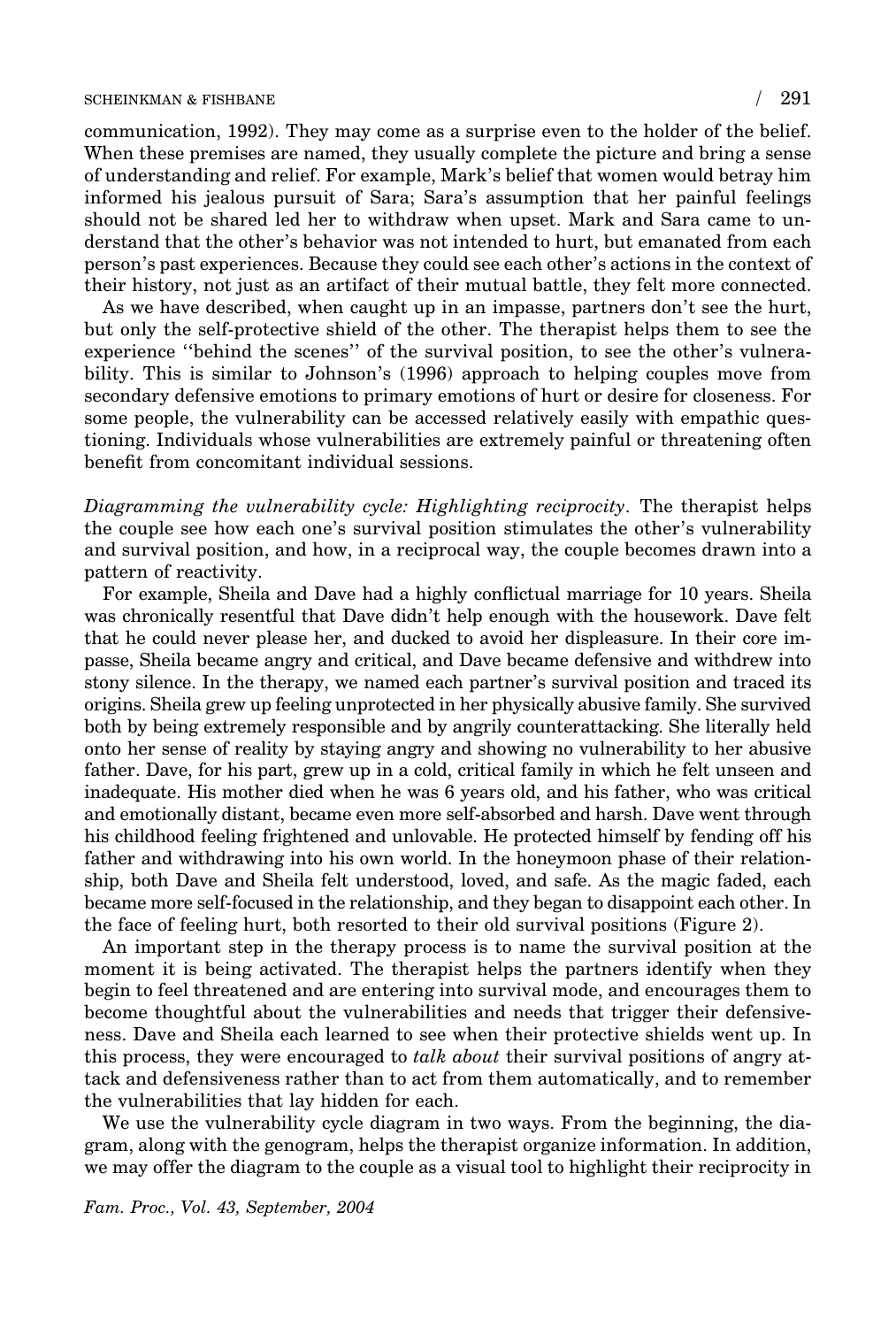

the impasse. Dave and Sheila were intrigued by their diagram; it anchored their understanding of their process, both internal and interactional.

Legitimizing vulnerabilities and challenging defensive behavior. In working with the couple's impasse, the therapist is simultaneously ''holding'' the vulnerability of each partner, supporting the hurt feelings, while challenging the automatic behavior that springs from the survival position. This dual process is a critical aspect of the therapy. As one wife put it, ''You help us feel we have a right to our feelings, but we need to act in a more constructive manner.'' If the therapist suggests behavior change without supporting the underlying vulnerability, the couple may feel bullied into change and may resist. If the partners feel that the therapist respects their feelings and is on their side, the therapist has more latitude to challenge their behavior.

If a partner's survival strategy is dangerous or abusive—including, for example, violent behavior or suicidal risk—the therapist must address safety, limit setting, and accountability. Jenkins's (1990), Goldner's (1999), and Greenspun's (2000) approaches to holding violent men accountable while engaging with them in treatment are very helpful in this regard. Even when there is no threat of physical violence, in working with heterosexual couples, we are attuned to power imbalances that may threaten or intimidate the woman.

Survival strategies are often counterproductive even when they do not involve violence. When partners are caught up in their survival positions, it is likely that they will not get what they want from the other. Sheila *could not be heard* by Dave when she was yelling at him. The therapist pointed out that Sheila's voice was important and needed to be heard by Dave, that her feelings and frustrations were legitimate. However, it was impossible for Dave to hear her when she yelled; the volume of her voice ensured that he would feel flooded and withdraw (Gottman, 1999). Sheila was faced with a choice: She could yell at Dave, knowing that she would be tuned out, or she could find a more constructive way to communicate. She learned to ''make a relational claim'' (Fishbane, 2001), to speak her needs and feelings while staying connected with Dave. This was a challenge to Sheila; as a woman and in her family of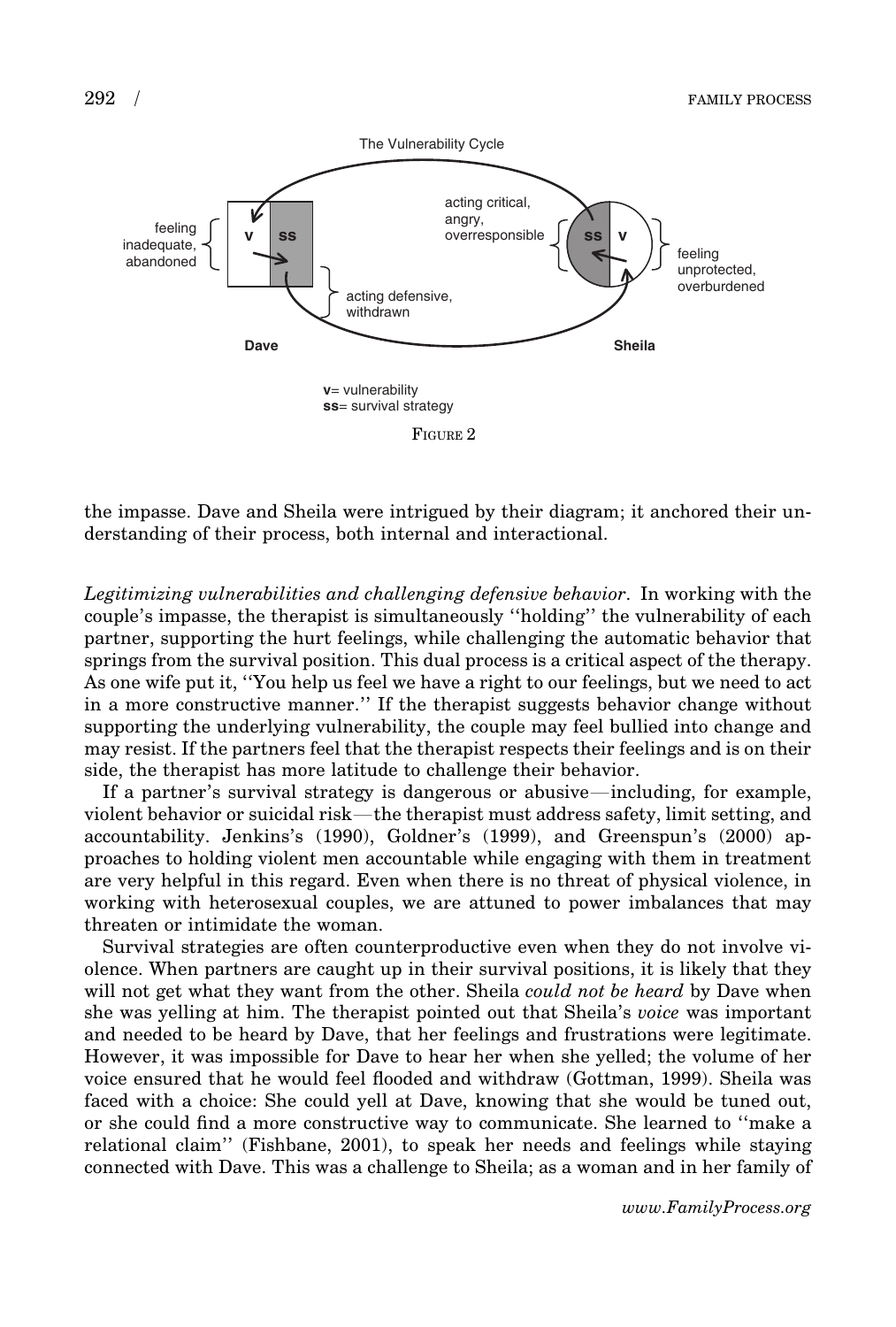origin, she had not felt entitled to her own needs being met. It was only when she was furious that she could find her voice.

Dave yearned to receive the warmth and affirmation he missed growing up. When Sheila criticized him, he felt once again small and inadequate, afraid he would lose her. While protecting himself in the moment, his defensiveness exacerbated her frustration, making her more likely to criticize him again. The therapist helped Dave to be empathic with his overburdened wife, and to tell Sheila when he was hurt by her tone. Dave was also encouraged to be open to his wife's relational claim, and to challenge his assumption that he would lose power if he acceded to her requests. Both were encouraged to talk about their vulnerabilities and needs rather than react defensively.

In this process, the partners transformed their survival strategies. Sheila's anger and criticism became a more adaptive assertion of her needs. Dave's defensiveness evolved into a more flexible way of communicating his hurt to Sheila, and an openness to her needs. It is our belief that survival strategies don't disappear in the process of change. Instead, they gradually evolve into more productive interpersonal capacities in which self-protection no longer pushes the other away.

It was essential for the couple to work on the content area of their impasse, as well as on their vulnerabilities and survival strategies. They explored their gendered assumptions about their division of labor with Sheila overfunctioning at home, even though she had a full-time job, while Dave tuned out. Linking their own assumptions and division of labor to the larger sociocultural discourse around gender roles allowed them to step back and reconsider the fairness of their arrangement. They devised a plan to meet every Sunday night to make a list of chores and tasks that needed to be done in the coming week. Rather than Sheila being the sole manager of the household, doling out chores to a reluctant Dave, they aimed to become co-managers who jointly determined what needed to be done and by whom.

Encouraging empathy. The therapist encourages empathy by highlighting the subtext of vulnerability and legitimizing the feelings and needs underlying the position of each partner. The other partner is then invited to consider that subtext and to relate to it from his or her own experiences.

Some blocks to empathy are based in survival positions related to gender training. Having been socialized to empathize with others at the expense of self, a woman may fear that she will lose herself if she is too empathic with her partner. In a relationship, she then faces the choice of either overempathizing or withdrawing to protect her boundaries. Men tend to be deskilled in empathy while growing up (Bergman, 1991); socialized to fix problems, they may approach their partner's pain or concerns with advice rather than by listening. When this fails, as it often does, a man may feel guilty or angry that he can't make his partner happy. In frustration, he is even less able to be empathic. Deconstructing the couple's impasse often includes articulating and challenging these gender roles and expectations that limit partners' empathy and openness to each other. The therapist may work with the woman to strengthen her boundaries and her capacity to make a claim for herself while staying connected, and may work with the man to teach him empathy skills.

Exploring overlaps between present and past. Once we have identified survival positions and legitimized vulnerabilities, we focus on overlaps of meaning between the present situation and similar experiences in the past. We may ask, ''Is this bind

Fam. Proc., Vol. 43, September, 2004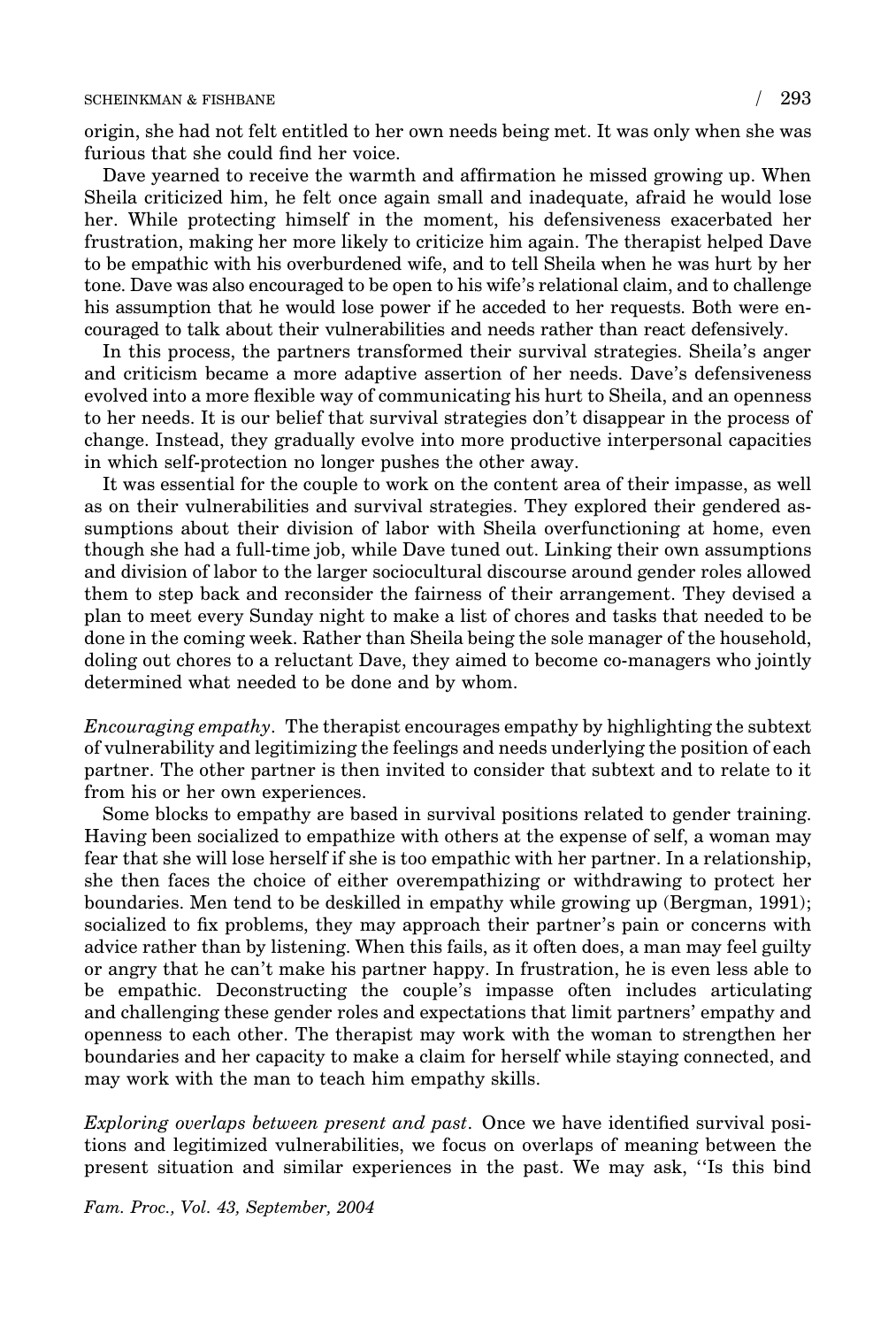familiar? Have you felt this way before? Perhaps in your family of origin, or in your past relationships?'' These questions, when asked empathically and with careful timing, are powerful in opening up a new level of awareness and dialogue.

In the case of Dave and Sheila, neither could apologize after hurting the other. This would result in a second impasse for the couple. The therapist asked, ''Is this familiar to you? Someone close to you wants you to apologize, and you just can't do it?'' Sheila recounted that in her battles with her father, after beating her, he would try to force her to apologize for being fresh. Her refusal to apologize was the only shred of power and integrity she could muster in the humiliation she felt. Now, in her relationship with Dave, Sheila's experiences resonated with her feelings from the past, and once again she was unable to apologize. Dave recalled his father's depression after his mother died; when Dave spilled a glass of milk, his father would suddenly become enraged and berate the boy mercilessly. Dave would quickly apologize to assuage his father, terrifed that his father would leave him. His apology, however, was more an appeasement than a recognition of responsibility; he had to be inauthentic to keep the relationship with his father (Stiver, 1992). Haunted by the past, both Sheila and Dave became reactive in the marriage around the issue of apologizing.

Exploring overlaps of meaning between present and past often may bring out unfinished business that partners have in their past histories and families of origin. In this situation, the therapist offers more intensive intergenerational work, either individually or in a couple session. In particular, an individual who is stuck in anger or is cut off from his or her family of origin may act out grievances toward the parents in the current relationship with the partner. Working through the intergenerational impasse often releases partners to be more flexible and loving with each other. As each witnesses the other's family-of-origin work and comes to understand the partner's survival positions in terms of dilemmas from the past, their interaction can change dramatically. The couple's fight yields to a more collaborative dialogue. The empathy is often palpable in the room, as each visualizes the hurt child his or her partner once was. This witnessing helps loosen the grip of the past on the present.

On occasion, partners use family-of-origin disclosures in destructive ways. When one partner's vulnerability in the current relationship is connected to old hurts from childhood, the other partner may use this information as ammunition, saying, for example, ''You're acting just like your nasty mother right now.'' We challenge this misuse of family-of-origin revelations and encourage partners to be respectful of each other's vulnerabilities. In rare instances, when partners are unable to refrain from attacking each other with historical or diagnostic insights, we see each partner individually to continue exploring family-of-origin issues.

In addition to family-of-origin work, the therapist may delineate in a straightforward way the differences between the present and the past. The therapist may point out, ''Even though the present situation resembles your past, the present is not the past; your partner is not your father or your ex-husband. Your survival strategy does not fit the present situation, and it actually perpetuates the problem.'' This clear intervention, when coupled with a recognition of the client's strengths and ability to choose in the present, promotes resilience and can lead to an important shift.

In identifying overlaps of meaning between the present and the past, and focusing on historical and family-of-origin contexts, we are enlarging the story. The couple's impasse is no longer just about the two of them. It is more complex, and often becomes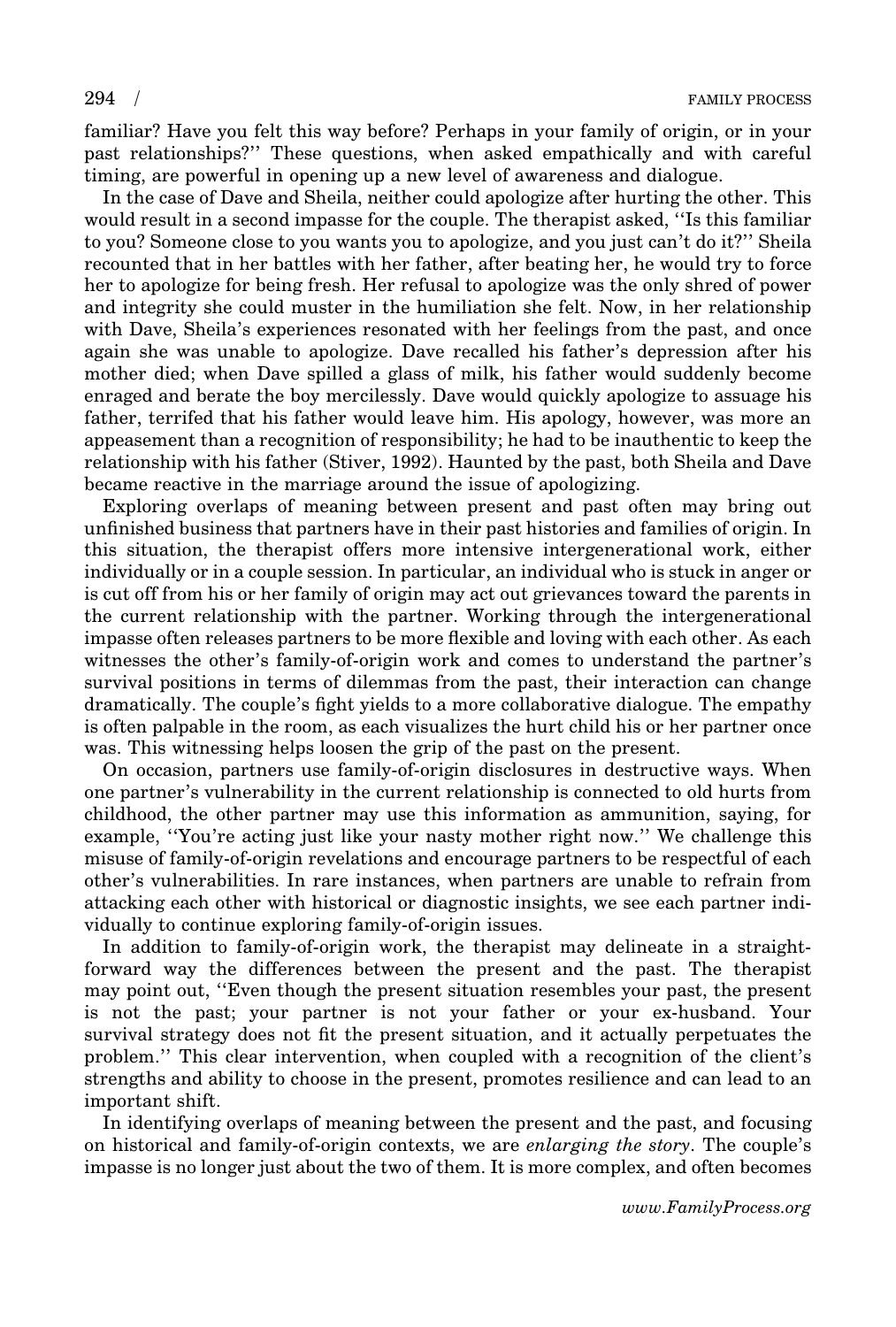a multigenerational story. We are helping the couple move from a narrow, rigid perspective of their impasse to a larger view based in a broader context (Mirkin & Geib, 1995). Likewise, situating our observations about the couple's dilemmas within their sociocultural contexts of gender, power, or ethnic backgrounds also widens the context and enlarges their story.

## FACILITATING NEW PATTERNS: MOMENTS OF CHOICE

As the partners become less mired in their impasse, the therapy moves to help them make choices that are more consonant with their relationship goals. We encourage the couple to deal with each other in a spirit of collaboration, to think of themselves as co-authors of their own relationship. Thus, we might ask, ''If you were to be the authors of this relationship, what would it look like? How would you like to shape it?'' The following are specific techniques that help the couple choose alternative, more productive strategies in those heated moments that would normally trigger an impasse.

### Developing Awareness in the Moment: The Fork in the Road

As noted above, impasses often escalate very rapidly; before the partners know it, they are cycling out of control. We help the couple catch the impasse in its earliest moments, before it escalates—for example, by identifying bodily cues of anxiety, anger, or defensiveness, or automatic thoughts such as, ''he is so selfish!'' This process allows each partner to reflect and make more informed, conscious choices rather than to react impulsively.

For example, Dave tended to respond defensively to Sheila's criticism, dismissing the validity of her complaints; this inevitably triggered an impasse. Fearing that she would never get through to him, Sheila would become more critical and angry, leading Dave to shut down completely. The therapist asked Dave to notice his defensiveness when it showed up in a therapy session; she then asked him if he could put his defensiveness down on the table for a few minutes, knowing that he could pick it up at any time and put it back on (Fishbane, 1998). Dave laughed, and agreed to try. Over time, this process of *choosing* when to be defensive and when to put his defensiveness down became a natural part of Dave's repertoire. He began to feel that he could be in control of his defensiveness rather than have his defensiveness control him. He felt an increased sense of ''power to,'' of relational mastery, and less need for ''power over'' with his wife. This shift was facilitated by his developing greater empathy skills and feeling more relationally competent. At the same time, the therapist helped Sheila bring her concerns to Dave with a ''softer startup'' (Gottman, 1999), which would be less likely to stimulate his defensiveness.

As partners learn to catch the beginning moments of their impasse, they also become aware that they have choices about whether to follow their automatic reactivity or do something different. We call this moment of choice ''the fork in the road.'' We help the couple identify specific alternative responses that they might have in tense moments with each other. This usually occurs first, retroactively, in a therapy session during an analysis of a recent fight. Each identifies what he or she might have done differently, not what the partner should have done differently. Thus, we might ask, ''If you could rewrite the script of this fight, how would you redo your part?'' The awareness of alternative responses initially comes after the fight; we encourage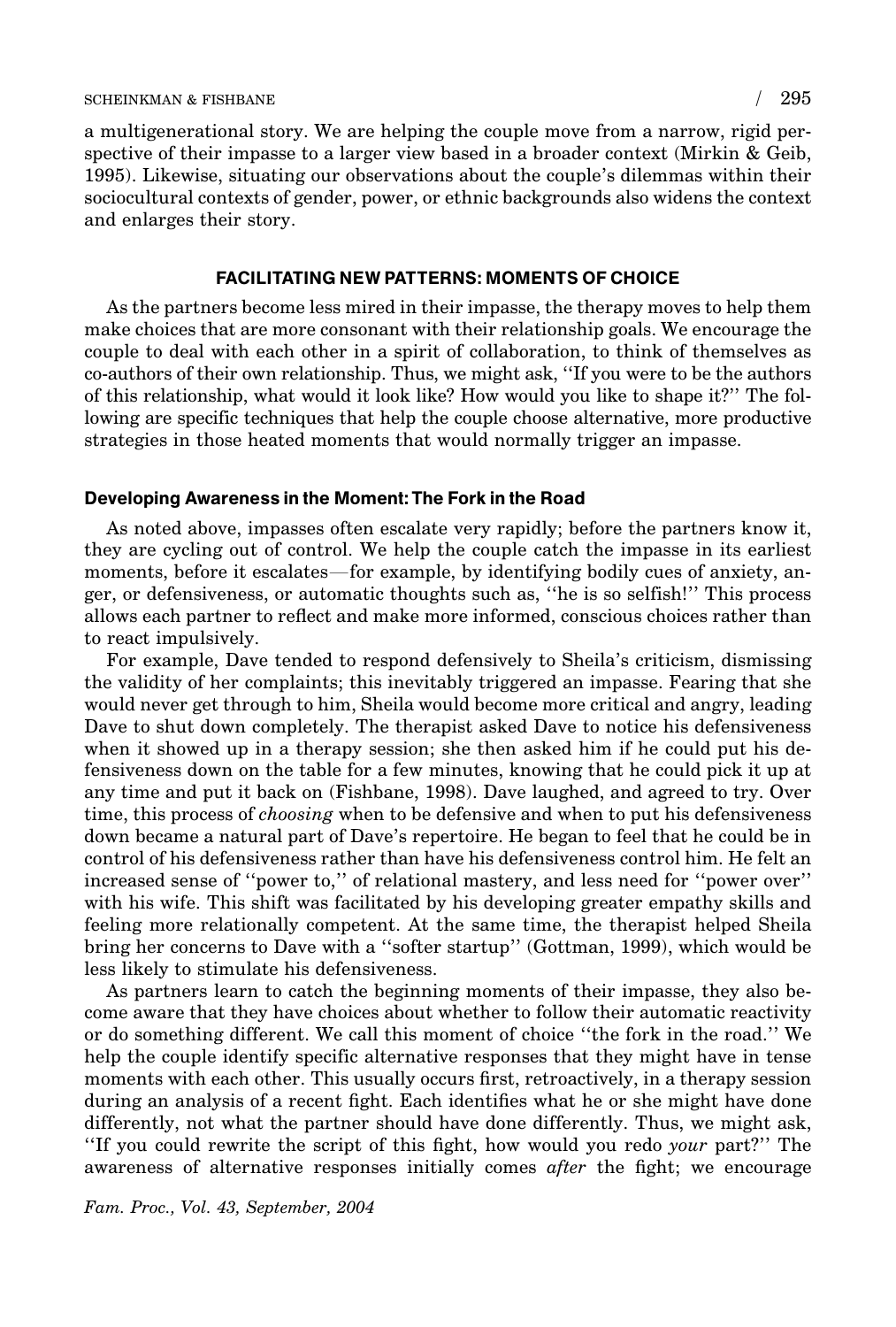''Monday-morning quarterbacking,'' or ''retrospective awareness'' (Christensen & Jacobson, 2000) in the service of developing new strategies and choices. Gradually, the time gap between the fight and the awareness of alternative choices narrows until the couple can catch themselves during a fight. In a session, Dave reported that over the weekend, Sheila was angry with him for not helping clean the kitchen. He had started to get defensive with her, but remembered our work in therapy, including the empathy training, and made a different choice. He hugged her, and said, ''Honey, I think you're exhausted and overworked; tell me what I can do to help.'' She responded with tears of relief and relaxed into his arms. Dave saw the fork in the road and chose a more generous response. Sheila's reaction reinforced his new behavior, and together, they entered a virtuous cycle.

## ''Laying New Neurological Cable''

Couples tend to find their old automatic ways of relating and reacting to be much easier-albeit more destructive-than their new strategies and responses. The old behaviors often seem as if they are the result of automatic synaptic firing at the neurological level. This is a helpful metaphor for couples changing their dance. We suggest to them that developing new responses can feel hard, even back-breaking, as if they were laying new neurological cable—for they are, indeed, creating new pathways of reaction and choice. One wife, busy trying to relate to her husband in new ways, described how exhausted she felt at the end of the day from the mental effort she expended to respond differently. Couples often report that the new responses feel artificial at first, like techniques; some distrust this deliberate process and assume that if it doesn't feel natural, it isn't honest. We validate the difficulty of this work and suggest that the new behaviors will eventually stop feeling so awkward, and will become integrated into the identity of the partners and the relationship. Then, as one client said, ''the responses come less from technique, and more from the heart.''

Even as new patterns become part of the couple's repertoire, in conditions of stress or fatigue, the old dance may re-emerge. We normalize this and predict that it may happen. We suggest that, rather than viewing this as a failure or a crisis, the partners anticipate how they could respond to their old patterns should they occur in the future. The couple's ability to recognize the old dance and stand outside it allows them to intervene quickly and make more informed choices in keeping with their expanded relational repertoire.

## **CONCLUSION**

We find the vulnerability cycle to be a helpful theoretical construct in working with heterosexual and same-sex couples from diverse socioeconomic and cultural backgrounds. The articulation of the impasse in terms of vulnerabilities, survival positions, and the circularity of actions and reactions within a historical and sociocultural framework is useful clinically with a broad spectrum of couples, from those experiencing a moderate sense of disconnection to couples in despair over their deteriorating relationship. The dual manner in which the therapist relates to the couple—on the one hand as vulnerable and as having legitimate feelings and needs, and on the other hand as resilient and capable of change—tends to disarm resistance and foster responsibility. The language of vulnerabilities, survival strategies, and impasse helps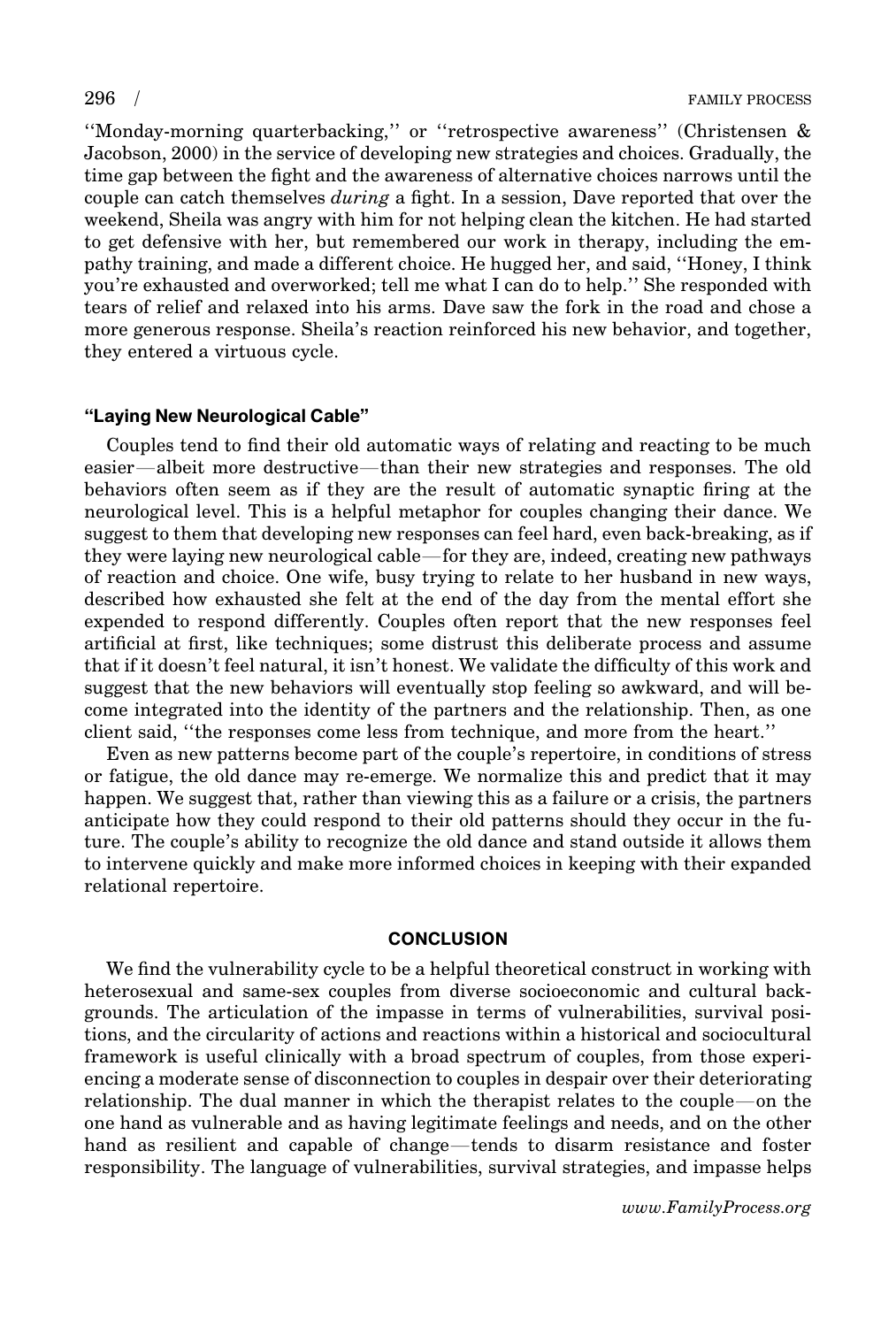us to challenge couples' problematic behavior without pathologizing the individuals. The collaborative approach described in this article encourages the therapist to lead the process while consistently placing the responsibility for change as a choice in the hands of each partner. Couples report feeling understood and respected when the therapist relates to them with these lenses.

The vulnerability cycle diagram is a concrete tool that captures individual, interactional, and intergenerational processes. Along with the genogram, it helps the therapist collect relevant information and functions as an anchor in both assessment and in the therapy process. The diagram can be used as a clinical intervention in which the therapist shares it with the couple to demonstrate their predicament visually. Finally, the conceptualization of the vulnerability cycle and the diagram are essential tools for us in teaching couple therapy, and in supervision and case consultation.

## REFERENCES

- Anderson, H. (1997). Conversation, language, and possibilities: A postmodern approach to therapy. New York: Basic Books.
- Anderson, H., & Goolishian, H. (1992). The client is the expert: A not-knowing approach to therapy. In S. McNamee & K.J. Gergen (Eds.), Therapy as Social Construction. London: Sage.
- Bergman, S.J. (1991). Men's psychological development: A relational perspective. Wellesley, MA: Stone Center Work in Progress.
- Bergman, S.J., & Surrey, J.L. (1994). Couples therapy: A relational approach. Wellesley, MA: Stone Center Work in Progress.
- Boszormenyi-Nagy, I., & Krasner, B. (1986). Between give and take: A clinical guide to contextual therapy. New York: Brunner/Mazel.
- Bowen, M. (1978). Family therapy in clinical practice. New York: Jason Aronson.
- Carter, B., & McGoldrick, M. (1989). The changing family life cycle: A framework for family therapy. Boston: Allyn & Bacon.
- Catherall, D.R. (1992). Working with projective identification in couples. Family Process, 31, 355–367.
- Christensen, A., & Jacobson, N. (2000). Reconcilable Differences. New York: Guilford Press.
- Dicks, H.V. (1963). Object relations theory and marital studies. British Journal of Medical Psychology, 36, 125–129.
- Feldman, L. (1982). Dysfunctional marital conflict: An integrative interpersonal-intrapsychic model. Journal of Marital and Family Therapy, 8, 417–428.
- Fishbane, M.D. (1998). I, thou and we: A dialogical approach to couples therapy. Journal of Marital and Family Therapy, 24, 41–58.
- Fishbane, M.D. (2001). Relational narratives of the self. Family Process, 40, 273–291.
- Framo, J. (1976). Family of origin as a therapeutic resource for adults in marital and family therapy: You can and should go home again. Family Process, 15, 193–210.
- Freedman, J., & Combs, G. (1996). Narrative therapy: The social construction of preferred realities. New York: W.W. Norton.
- Goldner, V. (1989). Generation and gender: Normative and covert hierarchies. In M. McGoldrick, C.M. Anderson, & F. Walsh (Eds.), Women in families: A framework for family therapy. New York: W.W. Norton.
- Goldner, V. (1999). Morality and multiplicity: Perspectives on the treatment of violence in intimate life. Journal of Marital and Family Therapy, 25, 325–336.
- Goldner, V., Penn, P., Sheinberg, M., & Walker, G. (1990). Love and violence: Gender paradoxes in volatile attachments. Family Process, 29, 343–364.

Fam. Proc., Vol. 43, September, 2004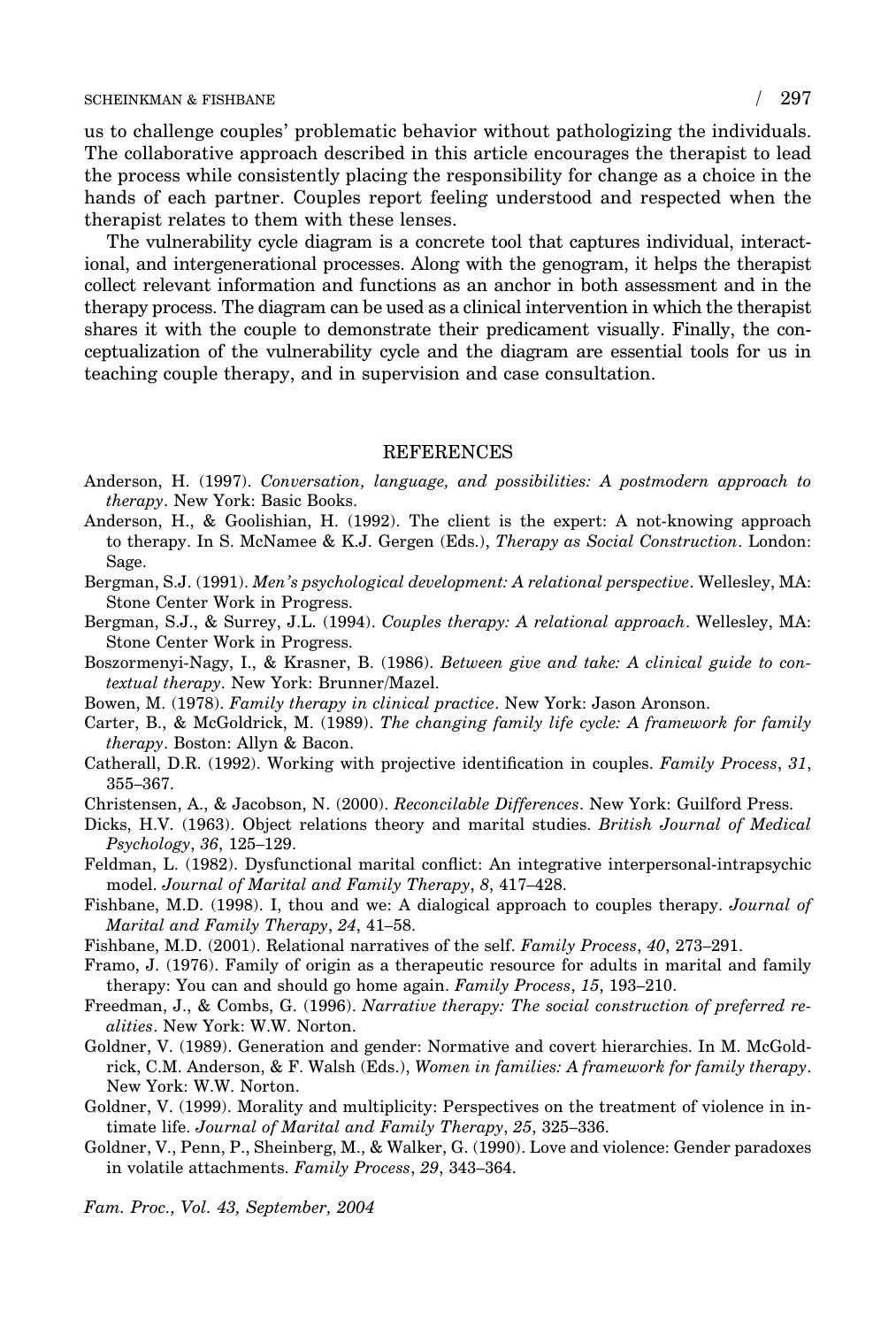- Goodrich, T.J. (Ed.). (1991). Women and power: Perspectives for family therapy. New York: W.W. Norton.
- Gottman, J. (1999). The seven principles for making marriage work. New York: Crown.
- Greenspun, W. (2000). Embracing the controversy: A metasystemic approach to the treatment of domestic violence. In P. Papp (Ed.), Couples on the fault line: New directions for therapists. New York: Guilford Press.
- Jacobson, N.S., & Christensen, A. (1996). Acceptance and change in couple therapy: A therapist's guide to transforming relationships. New York: W.W. Norton.
- Jenkins, A. (1990). Invitations to responsibility: The therapeutic engagement of men who are violent and abusive. Adelaide, Australia: Dulwich Centre Publications.
- Johnson, S.M. (1996). The practice of emotionally focused marital therapy: Creating connection. New York: Brunner/Mazel.
- Johnson, S.M., Makinen, J.A., & Millikin, J.W. (2001). Attachment injuries in couple relationships: A new perspective on impasses in couples therapy. Journal of Marital and Family Therapy, 27, 145–155.
- Lerner, H. (1989). The dance of intimacy. New York: Harper & Row.
- McGoldrick, M., Anderson, C., & Walsh, F. (Eds.). (1989). Women in families: A framework for family therapy. New York: W.W. Norton.
- Miller, J.B., & Stiver, I. (1995). Relational images and their meanings in psychotherapy. Wellesley, MA: Stone Center Work in Progress.
- Mirkin, M.P., & Geib, P. (1995). Consciousness of context in relational couples therapy. Wellesley, MA: Stone Center Work in Progress.
- Papp, P. (1983). The process of change. New York: Guilford Press.
- Papp, P., & Imber-Black, E. (1996). Family themes: Transmission and transformation. Family Process, 35, 5–20.
- Pinsof, W.M. (1995). Integrative problem-centered therapy. New York: Basic Books.
- Scharff, D.E., & Scharff, J.S. (1991). Object relations couple therapy. London: Jason Aronson.
- Scheinkman, M. (1988). Graduate student marriages: An organizational/interactional view. Family Process, 27, 351–368.
- Scheinkman, M. (in preparation). Couples therapy: A multi-level approach.
- Stiver, I. (1992). A relational approach to therapeutic impasses. Wellesley, MA: Stone Center Work in Progress.
- Trepper, T., & Barrett, M.J. (1989). Systemic treatment of incest: A therapeutic handbook. New York: Brunner/Mazel.
- Wachtel, P. (1993). Therapeutic communication: Principles and effective practice. New York: Guilford Press.
- Wachtel, E. (2001). The language of becoming: Helping children change how they think about themselves. Family Process, 40, 369-384.
- Walsh, F. (1989). Reconsidering gender in the marital quid pro quo. In M. McGoldrick, C.M. Anderson, & F. Walsh (Eds.), Women in families: A framework for family therapy. New York: W.W. Norton.
- Walsh, F. (1998). Strengthening family resilience. New York: Guilford Press.
- Walsh, F., & Scheinkman, M. (1989). (Fe)Male: The hidden gender dimension in models of family therapy. In M. McGoldrick, C.M. Anderson, & F. Walsh (Eds.), Women in families: A framework for family therapy. New York: W.W. Norton.
- Walters, M., Carter, B., Papp, P., & Silverstein, O. (1988). The invisible web: Gender patterns in family relationships. New York: Guilford Press.
- Watzlawick, P., & Weakland, J. (Eds.). (1977). The interactional view. New York: W.W. Norton.
- White, M. (1989). The externalizing of the problem and the reauthoring of lives and relationships. In M. White, Selected papers. Adelaide, Australia: Dulwich Centre Publications.
- White, M. (1993). Deconstruction and therapy. In S. Gilligan & R. Price (Eds.), Therapeutic conversations. New York: W.W. Norton.